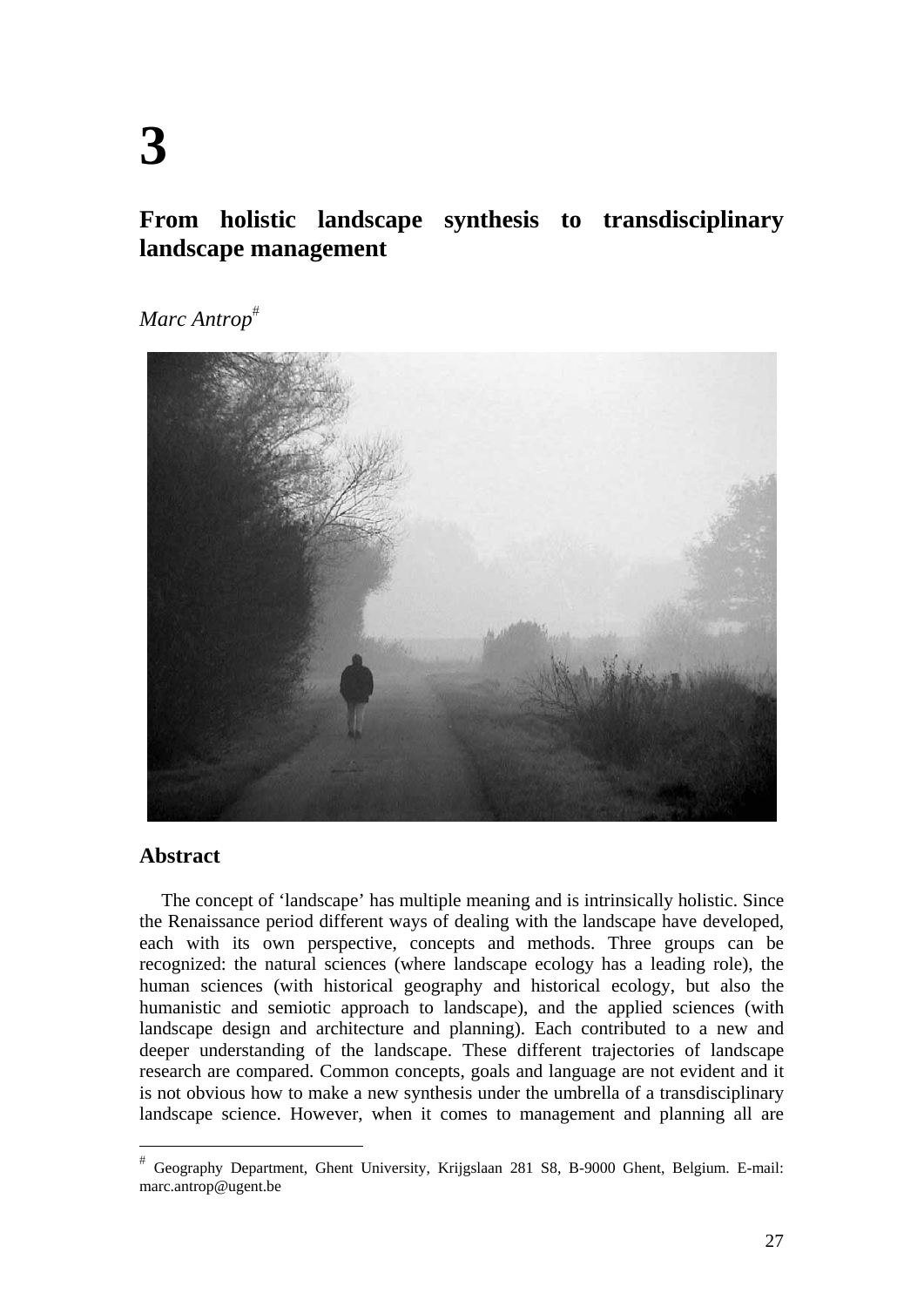dealing with the same land; a synthesis is needed and transdisciplinary cooperation is unavoidable.

**Keywords**: landscape science; landscape ecology; spatial planning; holism; sustainability

# **Introduction**

This paper discusses the changes of some important concepts since landscape became a subject of research and management. In particular, the validity of some early concepts, such as holism, is discussed in the new context of sustainability and landscape management and participatory spatial planning. It will be demonstrated how landscape research developed historically along different trajectories, which have not yet converged into an integrated transdisciplinary landscape science. The recent developments in landscape research are driven by factors different from the past and which in fact are trying to keep up with ongoing changes in environment, society and landscape. However, when it comes to management and planning all approaches are dealing with particular areas of land; a synthesis is needed and transdisciplinary cooperation is unavoidable.

Today, many authors and scholars have a pessimistic view of the future of the landscape in the sense that it is expected that many more qualities will become lost and that the future is very uncertain (Lowenthal 1997; Kolen and Lemaire 1999; Austad 2000; Pedroli 2000; Lörzing and Simon 2001; Fairclough and Rippon 2002; Lemaire 2002; Van Mansvelt and Pedroli 2003). Some even speak of a crisis of the landscape (Lemaire 2002). The increasing pace and scale of the actual changes make the landscape difficult to manage in a sustainable manner and cause alienation for the people who live in it (Lowenthal 1997; Palang, Alumäe and Mander 2000; Lörzing and Simon 2001; Lemaire 2002; Cosgrove 2003). The profound transformation of most landscapes since the Second World War is characterized by a loss of diversity, an increasing homogeneity and a fundamental break with the past (Antrop 1997; 2003a). New landscapes are created without history and without ecological links to the natural context. The general trend is one of polarization between a very concentrated and intensely used land and vast areas of abandonment (Vos and Klijn 2000). In landscape-ecological research the term 'disturbance' became very popular and human activities are often seen as the causes of this disturbance (Antrop 2001).

In Europe, one of the first warnings that "something was going wrong with our landscapes" was given in the First (Dobříš) Assessment of Europe's Environment: "The richness and diversity of rural landscapes in Europe is a distinctive feature of the continent. There is probably nowhere else where the signs of human interaction with nature in landscape are so varied, contrasting and localised. Despite the immense scale of socio-economic changes that have accompanied this century's wave of industrialisation and urbanisation in many parts of Europe, much of this diversity remains, giving distinctive character to countries, regions and local areas" (Stanners and Bourdeau 1995).

Many initiatives have followed since, stressing different aspects of these endangered landscapes: natural (Wascher 2000), agricultural (Dramstad and Sogge 2003; Parris 2004), rural (Claval 2004), multifunctional land use (Brandt and Vejre 2004a; Mander and Antrop 2003), archaeological (Fairclough and Rippon 2002), humanistic and philosophical (Pedroli 2000). The problem has been addressed as a core topic in most of the recent conferences on the landscape, such as the meetings of the International Association for Landscape Ecology (IALE) (Mander and Palang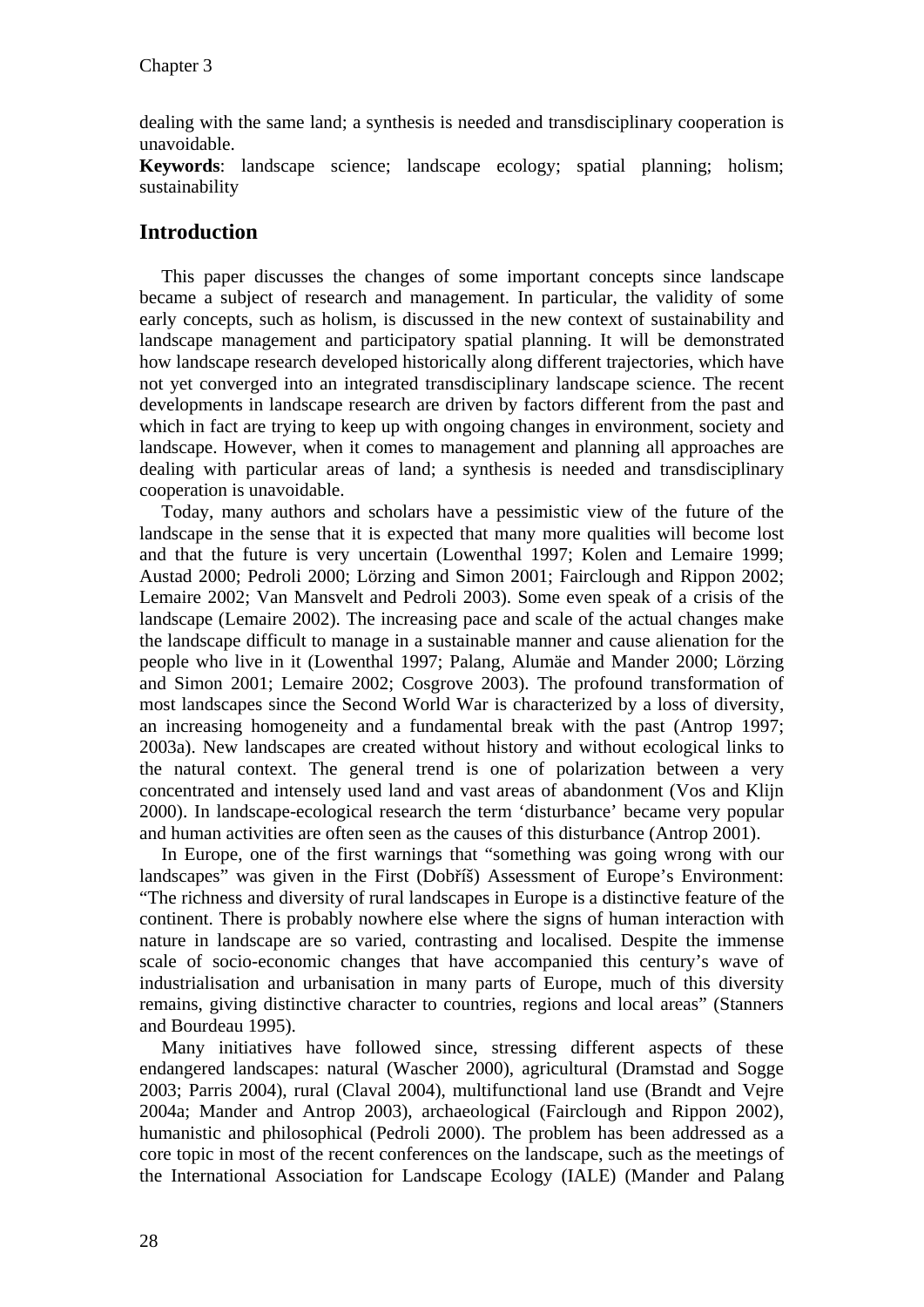2004) and the Permanent European Conference on the Study of the Rural Landscape (PECSRL) (Palang et al. 2004). Workgroups and joint projects have boomed: Landscape Europe, Landscape Tomorrow, Ecoland, Europae Archaeologiae Consilium, European Landscape Character Assessment Initiative (ELCAI), the DELTA programme for strategic research, and others). In this series of events, the European Landscape Convention (Council of Europe 2000) is an important development as it triggered policymakers and also focused politicians in many countries on the landscape 'problem'. The number of initiatives and projects dealing with the landscape is still growing and not all are really concerted, although most pretend to be integrated and inter- or transdisciplinary (Tress et al. 2003; Tress, Tress and Fry 2005). Clear definitions are important and transdisciplinary work demands a common language and good communication (Zonneveld 1995; Antrop 2001; Olwig 2002; 2004; Tress et al. 2003).

## **The emergence of landscape research**

Early landscape descriptions dealt with the geographical characteristics of foreign regions or countries. With the renaissance period in the 15th century the first paintings and pictures of landscapes appeared in the Western world (Olwig 2002; 2004; Lörzing and Simon 2001). Kolen and Lemaire (1999) see this as the emergence of a landscape conscience. The systematic exploration and description of landscapes begin with the Age of Discovery, characterized by a rapid development of cartography and the growing interests of naturalists.

Alexander von Humboldt defined landscape concisely: "Landschaft ist der Totalcharakter einer Erdgegend" ("Landscape is the total character of a region of the Earth", Zonneveld 1995). Although he was a pioneer in biogeography, physical geography and climatology, he always stressed in his writings the human and cultural aspects in the landscape and above all the aesthetical qualities, which he even considered mentally healing (Von Humboldt 1814).

The French geographer Vidal de la Blache (1922) had a more historical and humanistic approach to the landscape, although he used similar techniques of annotated sketches and his prose was not so different from von Humboldt's. The main difference is that he recognized the importance of the local community in organizing the landscape, which results in a regional differentiation that is not only based on natural conditions but also on culture and is manifest in settlement patterns and territories. Also here, landscape is seen as a holistic unity, which is well expressed in the proper names given to the 'pays' or landscapes. The description of landscapes and regions became synthetic 'tableaux' of idealistic landscape models (Claval 2004), and many regional monographs were published (Antrop 2000b). Although both von Humboldt and Vidal de la Blache implicitly include the perception of landscape and its aesthetic qualities in their work, they do not study landscape perception and aesthetics as such.

In Central Europe and Scandinavia geographers developed the theoretical concepts of the 'Landschaftskunde' (Passarge 1919-1921; Granö 1929) or 'Landschaftslehre' (Neef 1967). The geographer Oppel used the term landscape science for the first time in 1884 (Troll 1950). 'Landschaftskunde' had a specific meaning as defined by Johannes Gabriel Granö: "Die Aufgabe der Landschaftskunde ist es, die Landschaften und die in bezug auf ihre Landschaften einheitlichen Gebietsganzheiten, m.a.W. die an den Beobachter gebundenen Fernsichten und die an den Raum gebundenen, in bezug auf ihre Fernsichterscheinungen einheitlichen Gebiete zu untersuchen, zu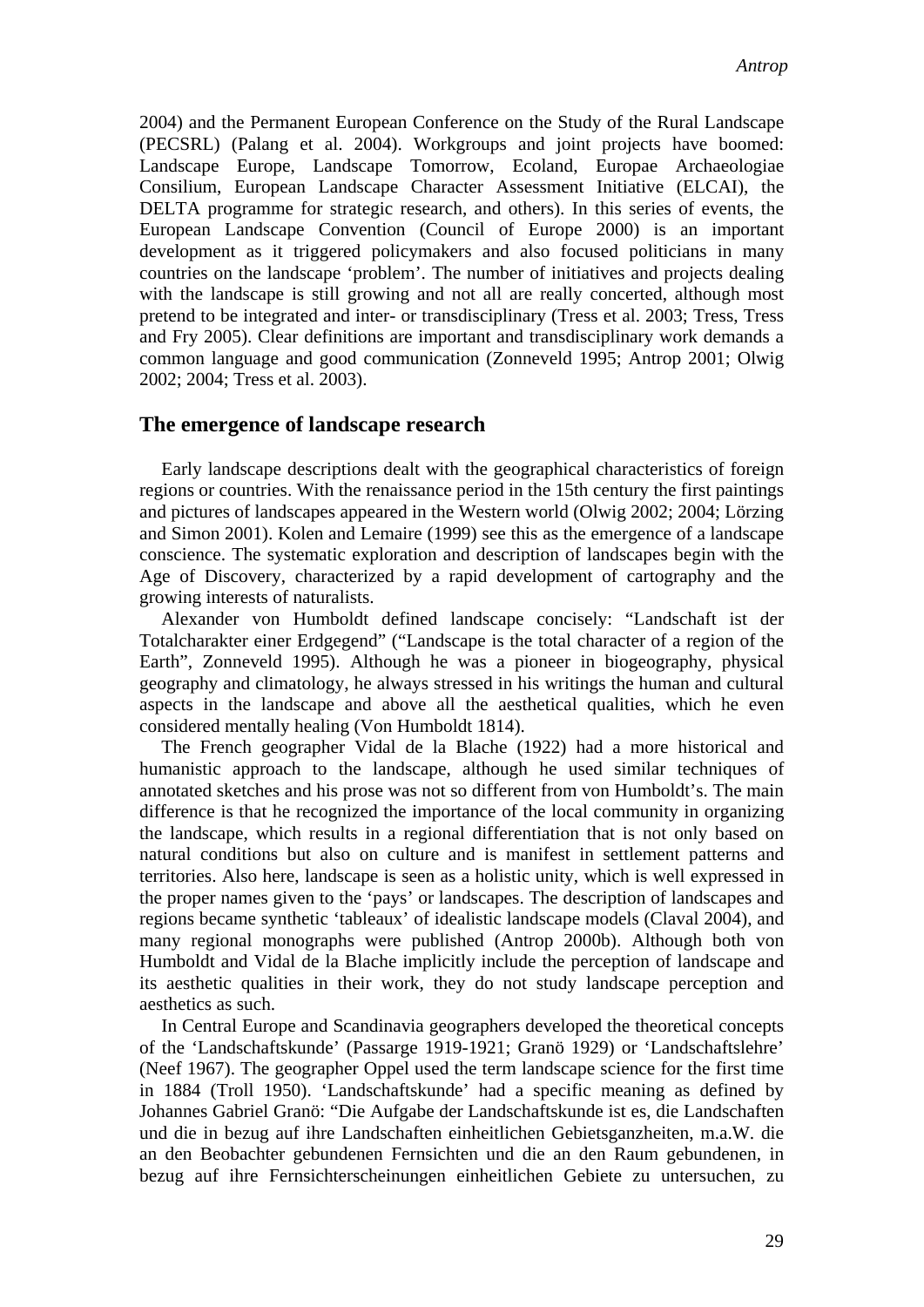beschreiben und zu deuten" ("The task of landscape science is to study, to describe and explain landscapes and the related perceived areas composed of viewsheds and the features and spatial units they contain") (Granö 1929, p. 57). The landscape is seen as "die sichtbare Fernumgebung oder Fernsicht", the visual surroundings, but extends the concept to "alle sinnlich wahrnehmbaren Sondererscheinungen", i.e. all sensory experiences (Granö 1929, p. 56). Granö combined the approach of the landscape as a scientist and an artist, without integrating both (Jones 2003).

Inspired by the new way of observing the landscape using aerial photography, Carl Troll developed a methodological basis for a holistic, an ecological and integrated approach to the landscape (Troll 1939; 1950; 1959; 1966; 1968). He called "Luftbildforschung ist zu einem sehr hohen Grade Landschaftsökologie" ("aerial photography is to a high degree landscape ecology") (Troll 1939). He introduced the term landscape ecology and called it an "Anschauungsweise", a way of looking at the subject and he considered it "a marriage between biology and geography" (Zonneveld 1995). The introduction of the term landscape ecology in this sense promoted a new holistic and interdisciplinary synthesis in landscape research and also reconfirmed that perception is an integral part of the concept of landscape. At the same time Richard Hartshorne in 'The Nature of Geography' (1939) considered the term landscape with its multiple semantic meanings to be too confusing and abandons it as the object of study in geography in favour of concepts as region and space (Muir 1999). During the 1960s and 1970s a deductive, rationalistic and quantitative approach dominated the new orientation in geography. Based upon the optimistic development in economy and technology, the common focus of geographers upon landscape was lost and a divergence and specialization in geography started. Gradually geographers in Western Europe lost their interest in the landscape as a regional synthesis as well as in the visual appearance and aesthetics of the landscape as subject of study. Landscape synthesis was the concept used by few researchers during that tome (Drdoš 1983; Snacken and Antrop 1983; Richter and Schönfelder 1986; Moss and Milne 1999). Zonneveld (1980) defined the loss of the regional holistic synthesis of landscape research in geography clearly in a paper entitled 'Het gat in de geografie', 'the hole in geography'. He stimulated the landscape-ecological thinking, mainly from the German and Central-European schools, in the education of geography students in The Netherlands. The lack of an interdisciplinary and holistic approach of landscape study became clear in the fast changing environment in crisis, with new challenges of natural, ecological, cultural and social issues. The changing attitude towards landscape was also expressed in many philosophical essays such as 'The Iconography of Landscape' (Cosgrove and Daniels 1988), 'Filosofie van het landschap' ('Philosophy of landscape') by Lemaire (1970) and 'De angst voor het nieuwe landschap' ('The fear of the new landscape') by Lörzing (1982), 'Past time, present place: Landscape and memory' (Lowenthal 1975) and 'Topophilia' (Tuan 1974). The first attempt to restore the interdisciplinary approach of landscape research was made by the Landscape Research Group, which was founded in 1967, and initiated the publication of the journal 'Landscape Research'. In 1972 the Working Group Landscape-Ecological Research (Werkgroep Landschapsecologisch Onderzoek, WLO) was created in The Netherlands (Zonneveld 2000), publishing the journal 'Landschap'. It attracted different kinds of geographers, biologists and ecologists, as well as social scientists and planners. Historical landscape geographers were less involved. These conducted important work in the field of settlement geography (Renes 1982), mapping and classification of historical cultural landscapes in The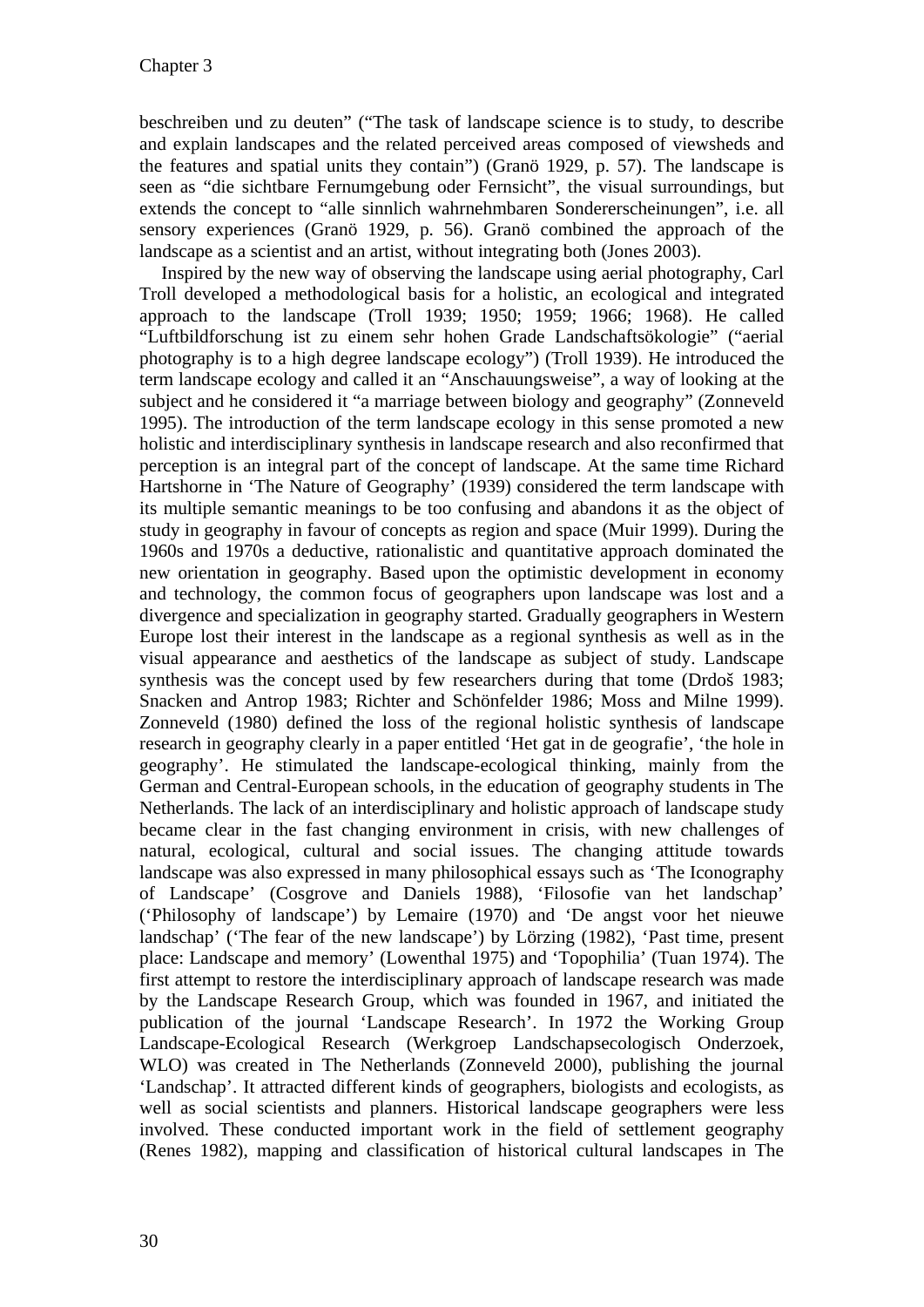Netherlands (Vervloet 1984), and the emergence of historical ecology (Rackham 2000).

In 1981 the WLO organized an international and multidisciplinary meeting in Veldhoven to reflect upon the future of landscape research (Tjallingii and De Veer 1982). Basically, the broken link with the tradition of landscape ecology as defined by Troll in 1939 was re-established and led to the formal creation of landscape ecology. Also contacts between the Western-European approach with the schools of landscape science of the Central-European countries was renewed. Two new international journals were published focusing upon the landscape: Landscape and Urban Planning in 1986 and Landscape Ecology in 1987. In 1988 the International Association of Landscape Ecology (IALE) was created. Since then, landscape research expanded over many different disciplines. The earliest implementation of landscape-ecological concepts in planning and policymaking occurred in Slovakia (Ružicka and Miklos 1990). Debates are still going on about the specificity of landscape ecology and the definition of landscape. Moss (1999, p. 138) gives a practical approach: "To me, landscape ecology is simply about the study of landscapes and of the need to derive understanding about landscapes in order to enhance our abilities to manage them more effectively. Landscape ecology is not the only field to focus on the landscape but it has emerged in the last few decades because, quite clearly, existing approaches that sought to address a whole range of landscape-scale environmental issues were proving to be inadequate". Indeed, many new environmental problems demand a better understanding of the functioning of landscape and ask for rapid solutions at the appropriate scale of research and actions focused upon planning (Golley and Bellot 1991; Bastian 2001; 2004; Opdam, Foppen and Vos 2001).

The new transdisciplinary approach is mainly found in the domain of the new emerging landscape ecology (Naveh and Lieberman 1994; Zonneveld 1995; Brandt 1999; Wiens and Moss 1999; Moss 2000; Naveh 2000; Bastian 2001; Opdam, Foppen and Vos 2001; Tress et al. 2003). Thus as landscape research is widening new fundamental knowledge is needed as well as more practical applications. The integration is achieved by multiple exchanges of ideas and methods. When landscape ecology is seen as a transdisciplinary science it indicates that it is not just combining sciences (multidisciplinary), nor is it 'in between' sciences (interdisciplinary), rather it is situated above different sciences, trying to integrate them with a common perspective (Naveh and Lieberman 1994; Zonneveld 1995; Moss 1999). Nevertheless, activities parallel to the ones initiated by landscape ecologists continued to develop. Historical geographers, cultural geographers and landscape architects followed their own courses. In 2000, the journal 'Landscapes' was created as an interdisciplinary forum for these disciplines.

Today, landscape science refers to the whole of the disciplines involved in landscape research, such as landscape ecology, historical and regional landscape geography, geo-archaeology, landscape architecture and environmental (perceptual) psychology (Antrop 2000b). However, landscape science nowadays is not synonymous with the earlier German concept 'Landschaftskunde', which would be literally translated in 'landscape science'. The concept of 'landscape' has multiple meanings and subtle differences in different languages exist. Simplistic translations have caused much confusion and unnecessary disputes. A careful use of the language of landscapes has been stressed many times (Lowenthal 1961; Brandt 1998; 1999; Moss and Milne 1999; Naveh 2000; Zonneveld 1995; 2000; Antrop 2001; Claval 2004; 2005; Olwig 2002; 2004).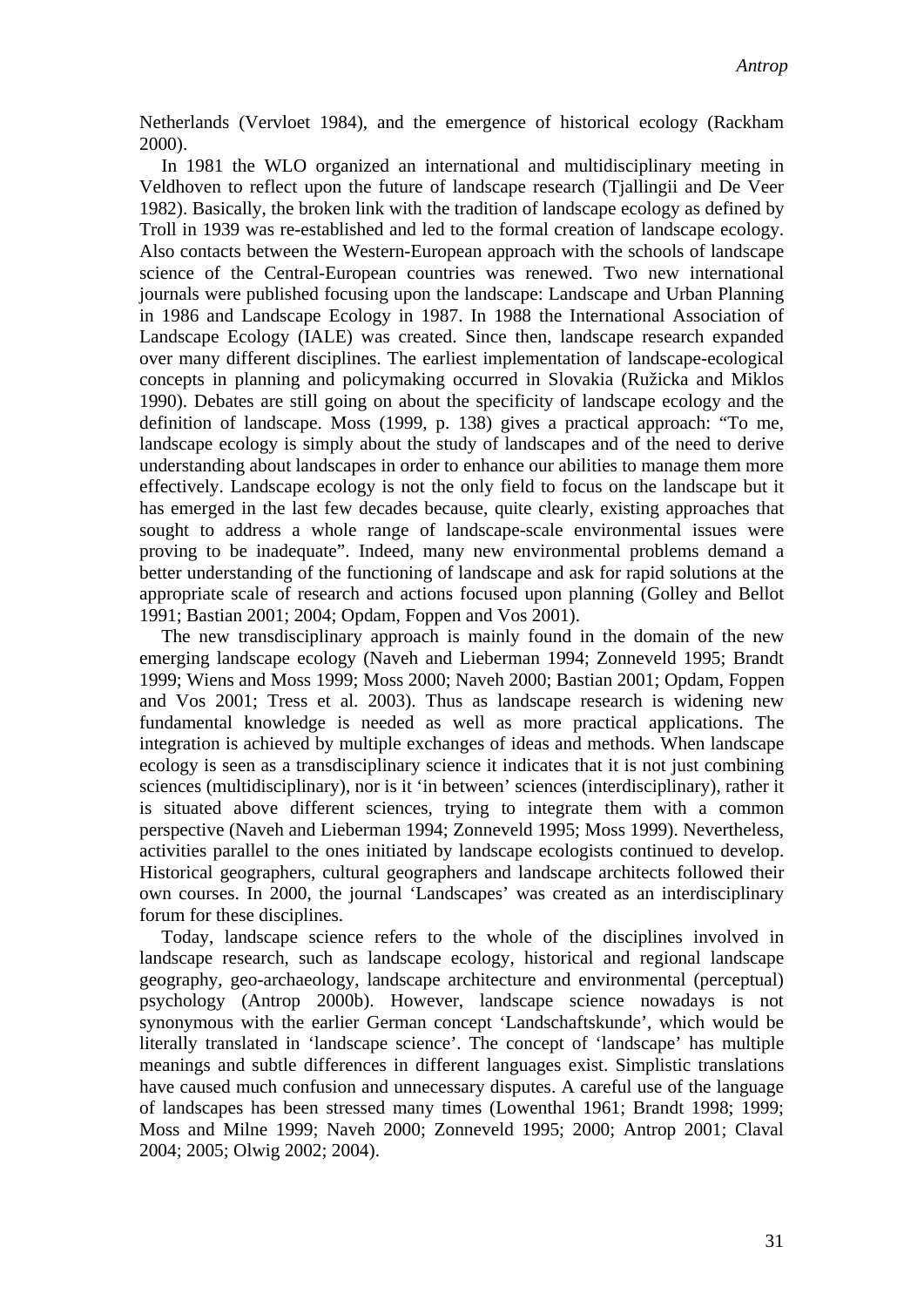

Figure 1. The development of landscape science (after Antrop 2000b)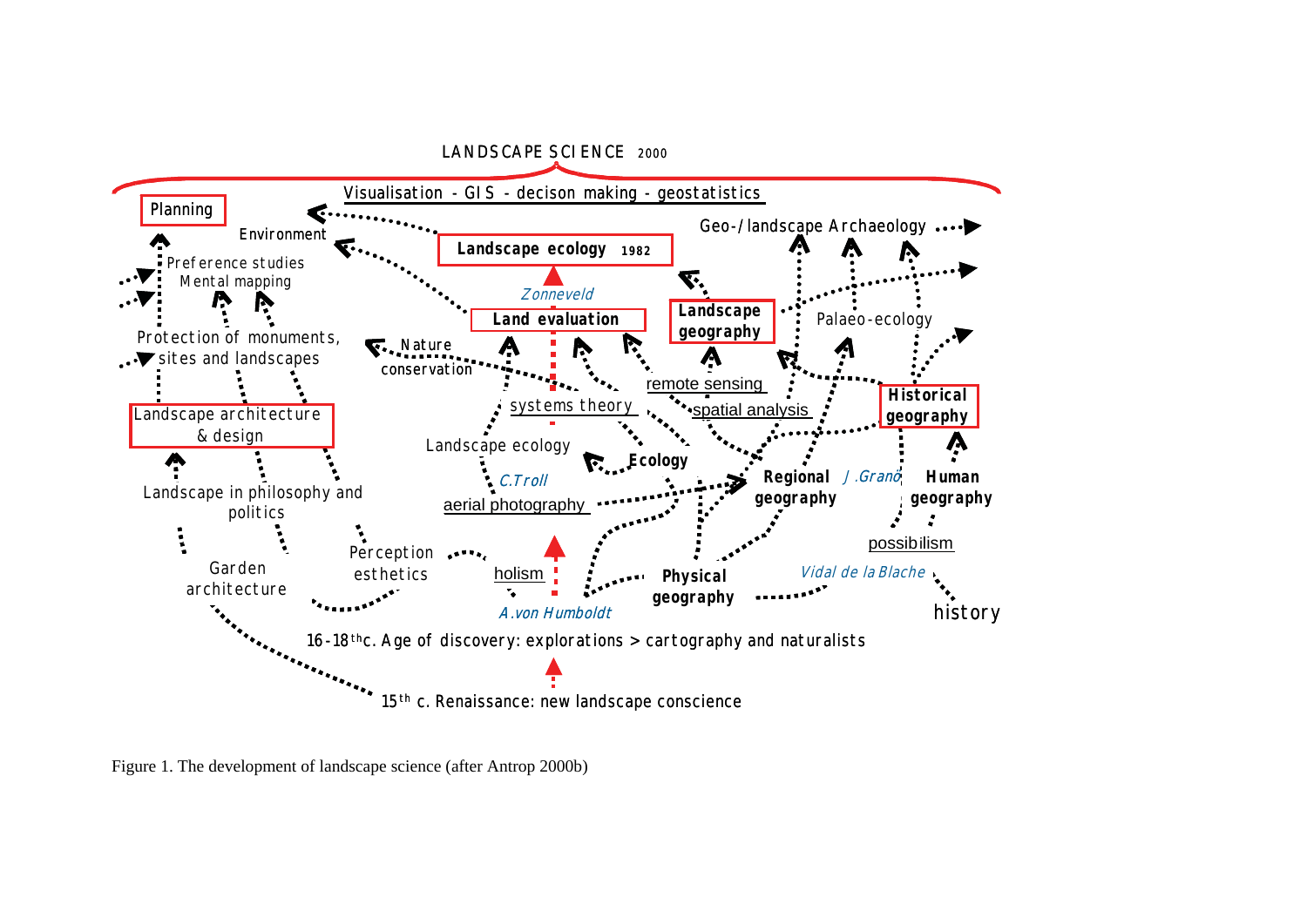Figure 1 summarizes the historical development of landscape research and the interaction between disciplines. Disciplines in square boxes are the actual ones that contributed actively to the development of landscape science. Printed in bold are disciplines (mainly geography and ecology) that defined basic concepts and methods for the actual landscape science. The concepts, techniques and methods that were important for this development are underlined. Some important scholars who stimulated the development are named in italics. The three arrows pointing to the outside right-hand side indicate that the umbrella of landscape science closes with the application of basic knowledge in the actual landscape management on the left.

## **The multiple meanings of landscape**

In common language, the word landscape has multiple meanings, and these have been discussed since the beginning of the scientific study of landscape (Naveh and Lieberman 1994; Zonneveld 1995; Dover and Bunce 1998; Kolen and Lemaire 1999; Muir 1999; Antrop 2000b; Olwig 2002; Claval 2004). Landscape does not only refer to a complex phenomenon that can be described and analysed using objective scientific methods; it also refers to a subjective observation and experience and thus has a perceptive, aesthetical, artistic and existential meaning as well (Cosgrove and Daniels 1988; Lowenthal 1975; 1985). Consequently, the perceived landscape is immediately analysed by the observer, compared and evaluated with his/her knowledge and previous experiences. Landscape was also used to refer to an organized, managed or even administrative territory as expressed by the French concept 'pays', the German 'Landschaft' and the Dutch 'landschap'. Finally, the term landscape is also used as a metaphor, such as in media landscape or political landscape. English became the main common language in this domain, so many specific terms had to be translated. Brandt (1998) pointed out how difficult it is to translate many fundamental concepts used in the English-dominated landscape ecology to other languages. Many, subtle shifts in meaning occur and make exact understanding and communication difficult. Zonneveld (1995) stressed the exact meaning and epistemology of words in his book 'Land Ecology'. Indeed, correct use of concepts is an indicator of the maturity and purity of a discipline. Many textbooks of landscape ecology contain extensive definitions.

Considering all these aspects, it is not surprising that the approaches to landscape are very broad and not always clearly defined. Most interest groups dealing with the same area see different landscapes. The word landscape has complex and multiple meanings that shift in response to the context in which they are used and by the background of the users. Also, the meaning of the term changes with changing environmental conditions. For example, the historical geographer Muir (1999) describes the following: landscape history and landscape heritage, the practice of landscape history, the structure and scenery approach, landscapes of the mind, landscape, politics and power, the evaluation of landscape, the symbolic landscape, the aesthetic approach, landscape and place. Claval (2004) sees the landscape as the synthesis that embraces geo-ecological relations, spatial patterns, scenic and aesthetical qualities and even social and cultural traditions. Cosgrove (2003) distinguishes two approaches to the landscape: the ecological one and the semiotic one. Landscapes have a holistic, perceptive and dynamical character according to Antrop (2000b). The holistic character required a synthetic and transdisciplinary approach where natural and cultural aspects of our environment are structurally integrated (Naveh 1995; 2000). Berdoulay and Phipps (1985) recognize two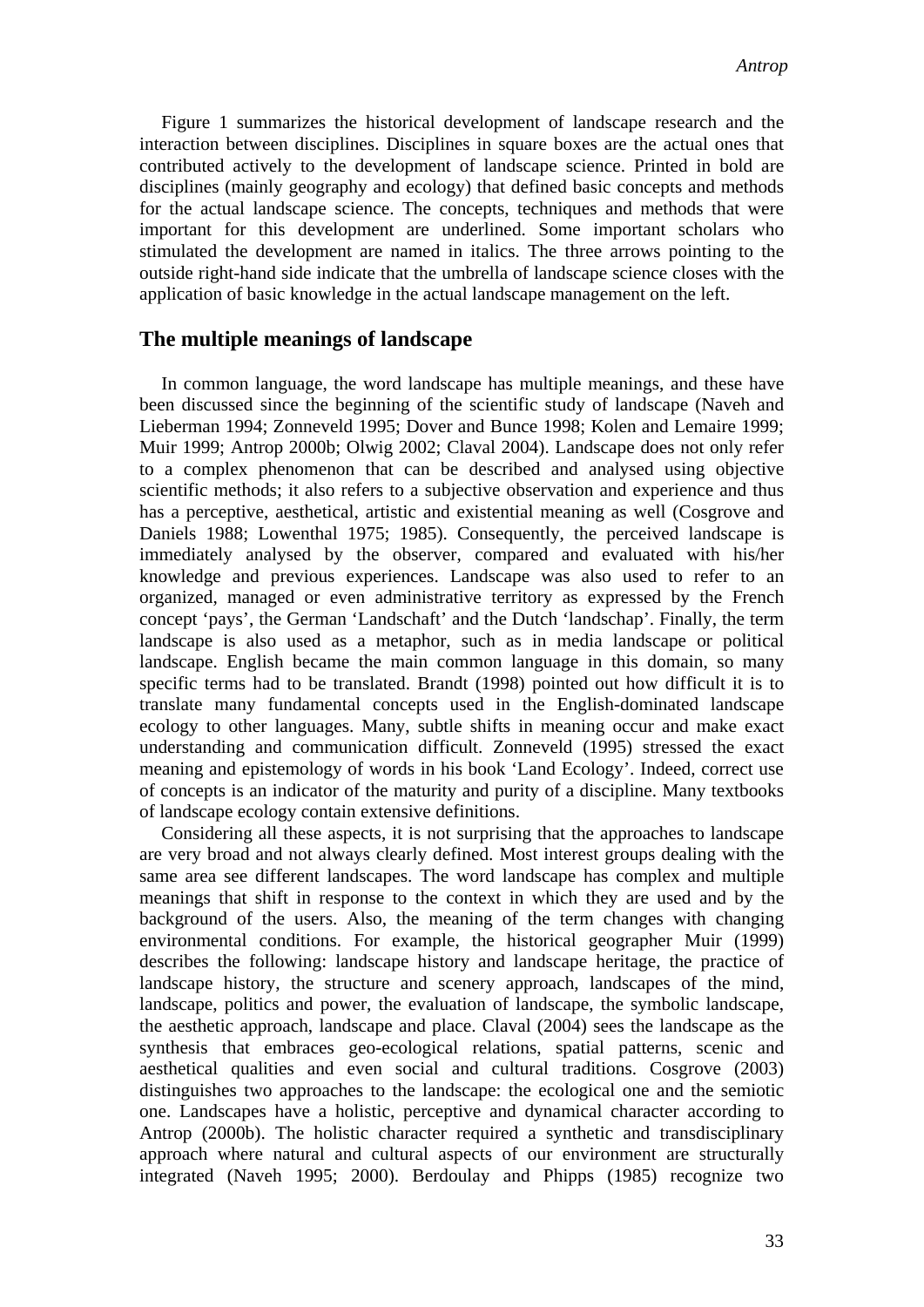organizational forms of landscape: the ecological one and the visual or scenic one. The perceptive character indicates that landscape is essentially a reality in the eye of the beholder and can only be studied fully when considering the observer as well. Olwig (2002; 2004) attributes a political power to the scenic aspect that is expressed symbolically by shaping particular characteristic landscapes. Perceptive qualities of the landscape are important in settlement geography (Antrop 1988) and geoarchaeology (Fry et al. 2004). The dynamic character of the landscape refers to processes and to their functioning (Forman and Godron 1986). Landscapes change continuously and build a unique history. The relationship between natural and cultural aspects varies in time and space and forms a basis of the regional component, the chorology and history.

The European Landscape Convention defines landscape as "an area, as perceived by people, whose character is the result of the action and interaction of natural and/or human factors" (Council of Europe 2000). This definition contains many important elements. First, landscape refers to an area, ergo a well-defined territory that is organized and managed. People perceive landscapes, and thus their scenic and aesthetic qualities for humans should be considered. Different landscapes exist because of their distinct character, which is the result of the continuous interaction of natural processes and human activities. History and ecology are essential factors in the structuring and understanding of landscapes. No reference is made to 'special' landscapes such as 'spectacular' or 'ordinary' ones, to rural, industrial or urban ones; all landscapes should be considered equally.

The European Landscape Convention also defines landscape protection as "actions to conserve and maintain the significant or characteristic features of a landscape" and landscape planning as "a strong forward-looking action to enhance, restore or create landscapes" (Council of Europe 2000). The goals are twofold: preserving the landscape diversity that gives regions and places their unique character, and to improve the quality of landscapes if necessary by restoration and creation of new landscapes of quality. However, no time horizon is given, and sustainability can only be assumed. The definition of landscape in the Landscape Convention returns to the original concept where landscape is seen as a unique synthesis between the natural and cultural characteristics of a region.

## **Rethinking some fundamental concepts**

### **Holism, scale and hierarchy, context**

*Holism* is a bio-philosophical theory that originated with the naturalists during the early 19th century. Although Alexander von Humboldt did not use the term holism, the 'Gestalt' idea is present in most of his work. Holism was also important for the Gestalt psychology and in particular as a theory to explain how human perception works. It is therefore not surprising that von Humboldt in his writings emphasizes the aesthetic and the emotional experience of the landscape simultaneously with the rational observation and measurement of physical variables such as temperature. A similar approach is found in J.G. Granö's work (Granö 2003). The perceptive dimension in landscape is fundamental, as the landscape concept integrates an area of land with its appearance, the scenery. Interaction between mental concept and construct, perception of the environment and adapted behaviour leads to landscaping, i.e. shaping and organizing the land according to the needs of a (local) society and according to political, ethic and aesthetic values (Olwig 2002). As the needs and values change, landscape becomes a dynamic phenomenon that is in continuous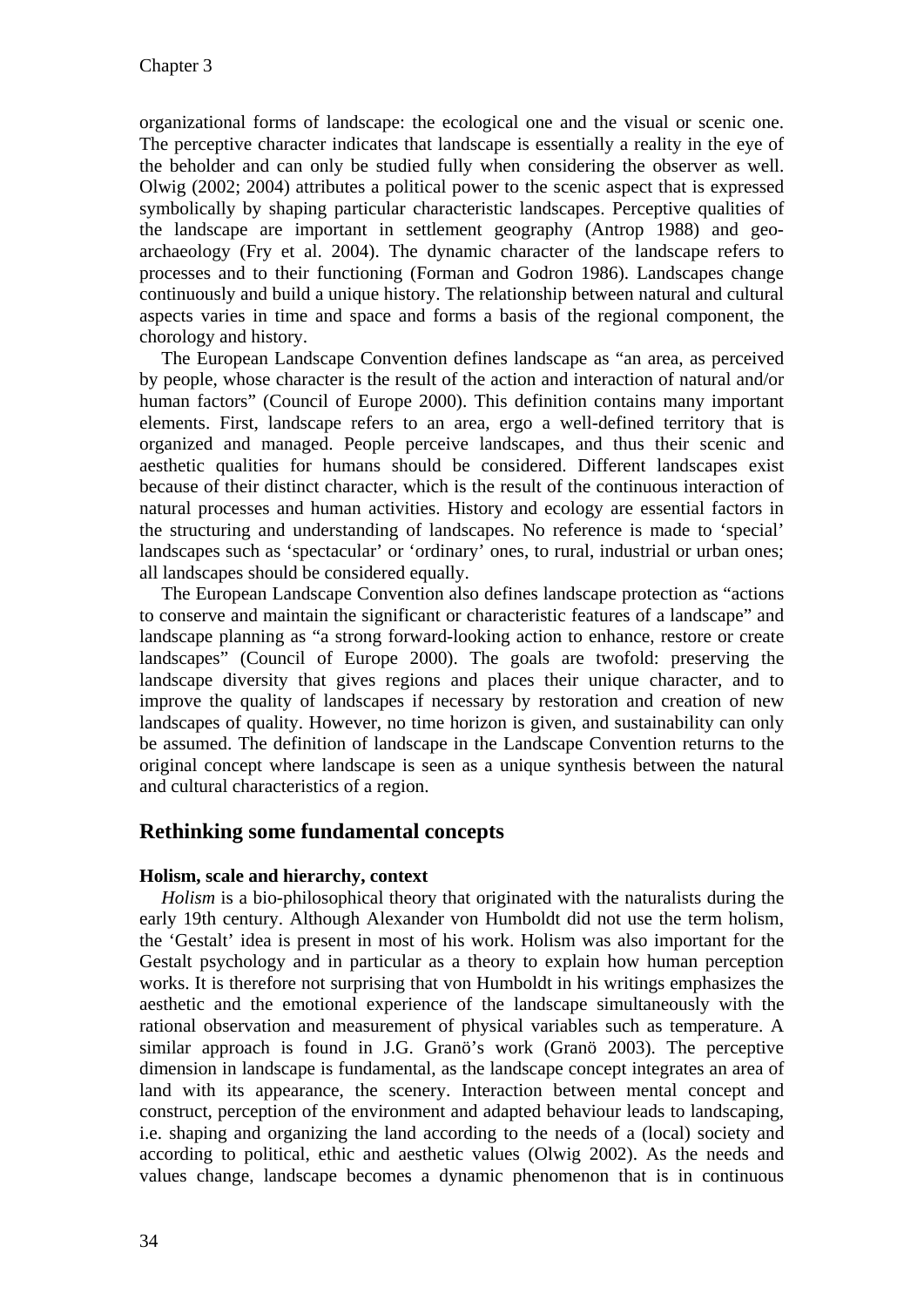transition. The holistic principle also implies that the significance of individual elements is not only determined by their intrinsic properties and values but is also determined by their *context*. This is a basis for coherence between elements forming an ensemble of greater complexity and often of a unique composition and history. Context values are important for ecology, aesthetics and heritage valuation (Antrop 2004a; 2004b).

According to holism, the landscape should be considered a complex whole that is more than the sum of its composing parts. This indicates that all elements in the spatial structure of the landscape are related to each other and form one complex system. Many new concepts were introduced to describe the properties of the metastructure of the landscape. Common ones are pattern, patches, mosaic, structure, holon, connectivity and connectedness and context. Very often they are used as synonyms or in a rather loosely defined way, causing confusion.

For many researchers nowadays, holism is outdated and not taken seriously in scientific study (Antrop 2001). This may be because holism is an abstract concept that is inherently difficult to apply, in particular when using so called objective quantitative methods. A useful additional concept that allows an easier practical application of holism is the concept of a holon, which was introduced as building block of the Total Human Ecosystem by Naveh and Lieberman (1994). They defined a *holon* as an open system that is part of a hierarchy. The *ecodevice* concept is closely related (Van Wirdum 1982). A holon is a more or less autonomous subsystem that functions and has emergent properties as a whole. It contains holons at a lower hierarchical level and regulates them, while higher hierarchical levels also regulate it. As holons work more or less autonomously, we do not need to gather data of 'the whole is more than the sum of its composing parts' (which is impossible), but need only data of what is related to the intrinsic properties of the feature studied and its context that determines its major functioning. The context defines the scope of the study. The first step in the study should be the definition of the scale and context at which a feature should be studied. Hierarchical structuring of landscapes is a classic method in land evaluation of land classification (Webster and Beckett 1970; Vink 1980; Howard and Mitchell 1980; Pedroli 1983; Zonneveld 1995). It offers an approach to break down the extreme complexity of landscape into more comprehensive entities that can more easily be handled, classified, studied and managed. A first and important task in all landscape studies is the definition of the scale at which the study will be done; a task that is mostly achieved indirectly by the definition of the study area, the scope of the study, the density of surveying and sampling and the resolution of mapping. Scale became a core concept in landscape ecology (Forman and Godron 1986; Turner et al. 1989; Burel and Baudry 2003) as well as the information content in spatial patterns (Phipps 1981; 1984). Instead of a static property of a map, scale became an important explanatory variable in geostatistics.

Figure 2 to 4 illustrate the hierarchical and holistic principle for the landscape of La Geria in Lanzarote. Lanzarote is the most arid of the Canary Islands with only 152mm of annual rain and a continuous dry northeastern trade wind. La Geria is a valley between volcanoes filled with black ashes. In the 18th century a particular vineyard landscape of about 3000 ha was created here to produce the sweet malvasia wine. Vines were planted in circular pits dug in the volcanic ashes about one metre deep. Along the northeastern side a semi-circular open dry stonewall was build around each pit to protect it from the drying wind without causing turbulence.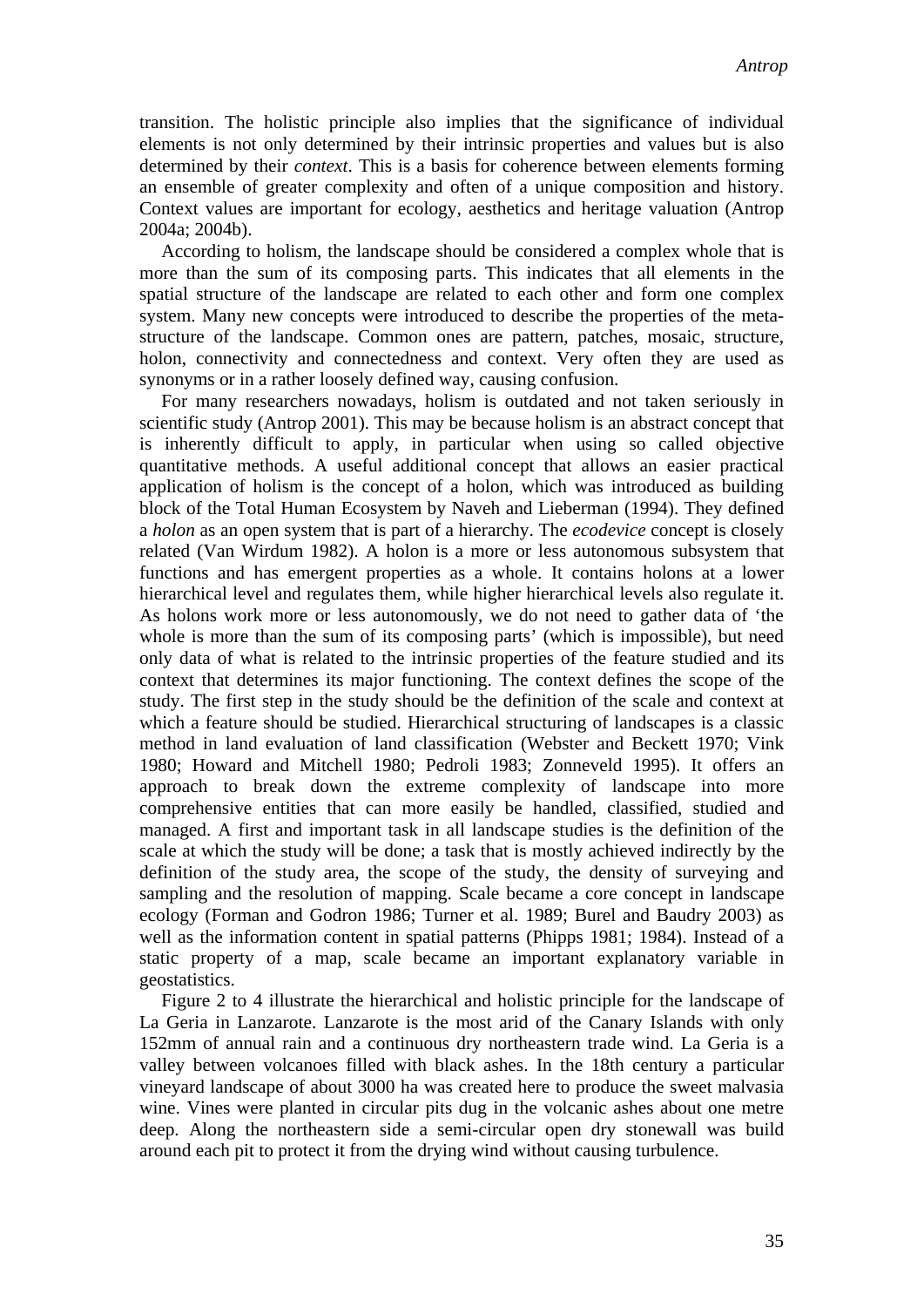

Figure 2. Volcano with vineyard, La Geria, Lanzarote (photo: M. Antrop)



Figure 3. Pit in the volcanic ashes protected by a dry stonewall and containing a grape plant and working as an eco-device (La Geria, Lanzarote; photo: M. Antrop)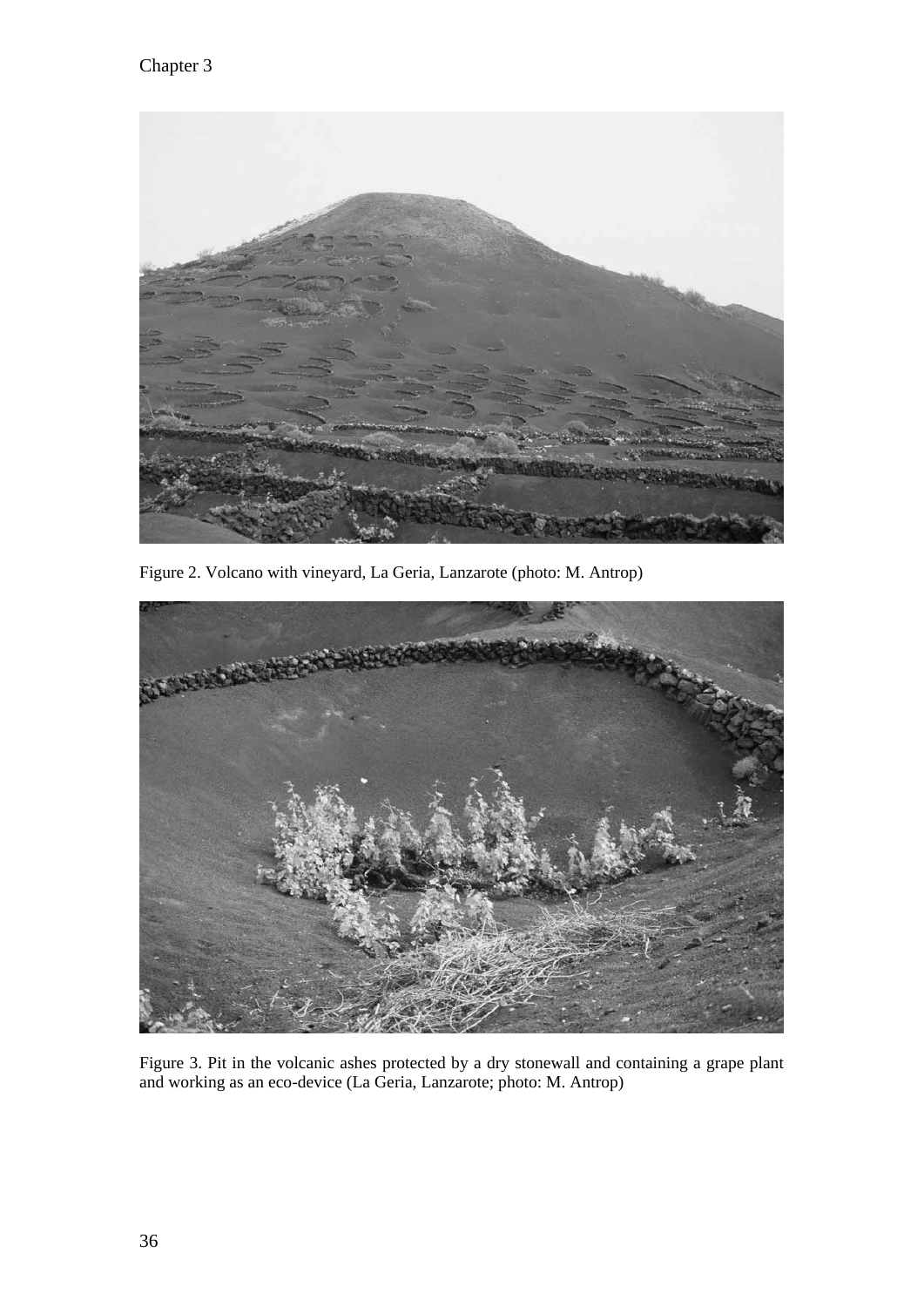

Figure 4. Dry stonewalls face the northeast to protect crops from the prevailing trade winds and are open to slow down the wind without causing turbulence (La Geria, Lanzarote; photo: M. Antrop)

All solar energy is concentrated in the pit and heats the volcanic ashes. During the night, these cool rapidly and as they are highly hygroscopic, they extract moisture from the air, which is concentrated in the pit with the plant. Each of the pits functions as a holon, an ecodevice at the micro-scale. Repeating this thousands of times creates a new cultural landscape with a distinct identity at the regional scale. This example also illustrates the interaction between natural conditions and processes and human creativity.

#### **The quantification of the landscape: landscape metrics**

Landscape metrics or landscape indices were developed to describe and measure in a quantitative manner the 'transcendent' structural properties of landscapes. Many quantitative metrics are available today (Milne 1991; Turner and Gardner 1991; Turner et al. 1991; Farina 1998). The almost explosive development of landscape metrics was possible when spatial analysis using GIS and image processing became available and calculation facilities became powerful enough. A comprehensive overview is given by McGarigal and Marks (McGarigal and Marks 1995) with the FRAGSTATS software. Most of the landscape metrics focus upon the multi-scale spatial patterns formed by land cover for studying landscape-ecological functioning or assessing and monitoring diversity issues. The possibilities for making meaningful quantitative analysis of spatial patterns also depend upon the availability of geographical data, preferentially as maps.

Many landscape metrics remain abstract and are difficult to understand and to interpret. The method used for defining land units and describing their characteristics significantly determines the values of the landscape metrics obtained. They remain more as scientific tools than instruments of communication to be applied in planning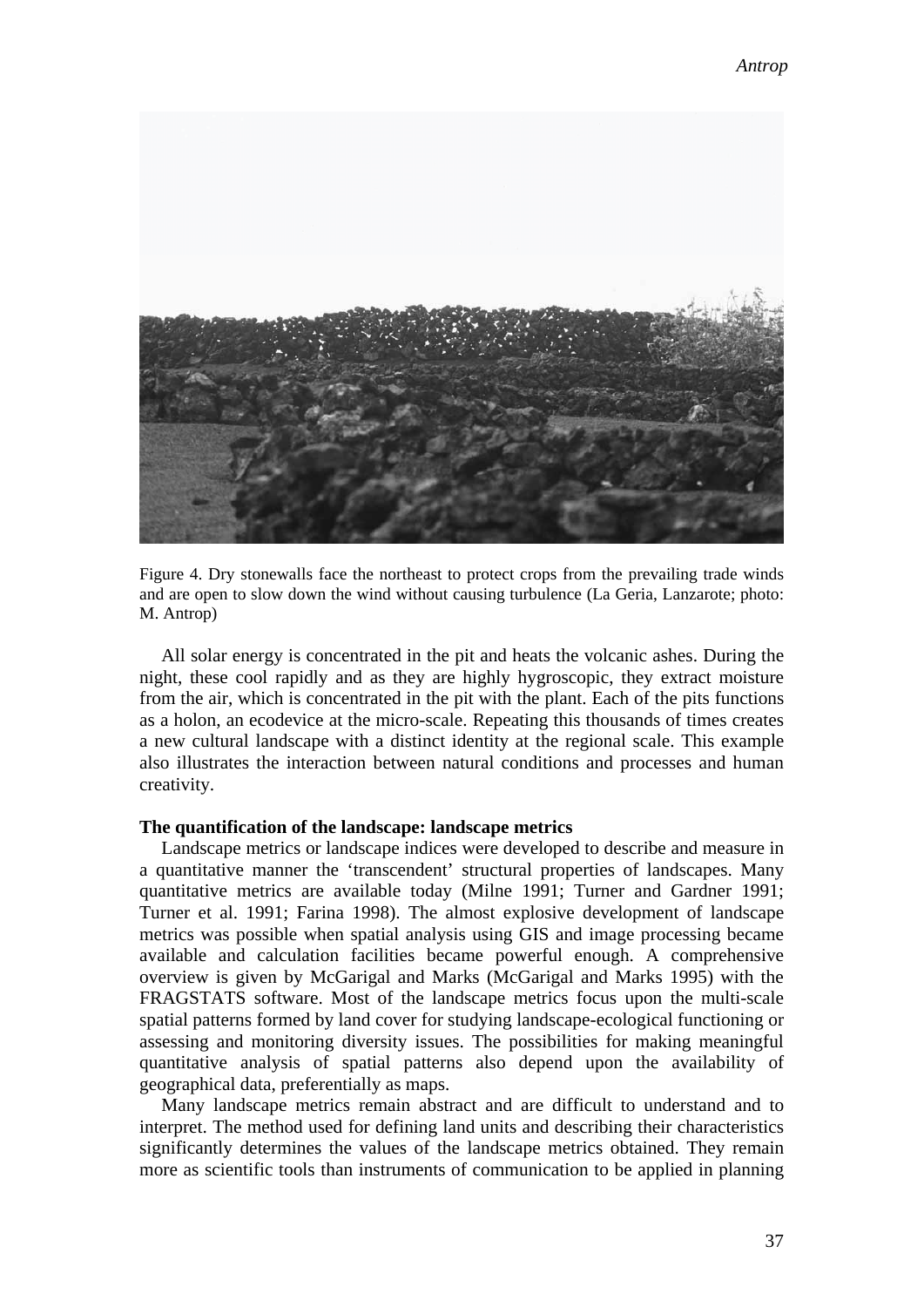and transdisciplinary communication. The wide variety of landscape metrics resulted in a discussion about their real significance and applicability in planning (Dramstad, Fjellstad and Fry 1998; Fry 1998; Wrbka 1998; Antrop and Van Eetvelde 2000; Botequilha Leitão and Ahern 2002; Parris 2004). In planning and policymaking synthetic and more transparent indicators are preferred, in particular when related to agricultural policy (Oñate et al. 2000; Dramstad and Sogge 2003; Wascher 2003; Parris 2004). Applications in the field of historical and human geography and geoarchaeology also offer new perspectives (Fry 2003; Van Eetvelde and Antrop 2005). Palmer (2004) related the concepts from landscape ecology and the meaning of some landscape metrics to scenic properties and landscape perception. The extent of the study should be based upon the organism's perception of the landscape. For humans this means a definition of home range (action radius) and viewshed. Patch size and shape metrics can be useful here. The grain is considered to be "the finest resolution at which an organism perceives spatial heterogeneity" (With 1994) or "the distance or area to which the species is sensitive in carrying out its functions" (Forman and Godron 1986, p. 125). For humans this means that sample areas should be similar to property lots (Palmer 2004). Humans perceive a rather limited number of different categories (approximately 5 to 10). Naturalness is considered to be positively related to scenic value; homogeneity is positively related to coherence and coherence is positively related to scenic value and visible landscape complexity (Palmer 2004). Palmer (2004) found that half of the variation of landscape preference valuation could be explained by landscape metrics describing the composition (area and percentage of land-use types) and configuration (such as homogeneity expressed by dominance, fragmentation, patch density or edge density, and diversity expressed by patch richness, evenness or entropy.

# **Spatial planning, landscape management and design**

### **Future landscapes: learning to deal with uncertainty**

The trends of the current landscape development in Europe are summarized by Vos and Klijn (2000) and confirmed by many national and regional studies. In general a polarization is going on between more and less intensive land use and the spatial concentration of activities. Important driving forces are transportation and mobility, urbanization and globalization (Antrop 1999; 2004a; 2000a). The result is a loss of landscape diversity and identity, of landscape character and sense of place. Simultaneously, landscape heterogeneity and complexity change and thus also processes and functions in the landscape. Future development becomes difficult to predict and uncertain, in particular in the highly urbanized landscapes (Antrop 2004c; Tress et al. 2004). Traditional landscapes become fragmented and are gradually replaced by new ones (Antrop 2003a; Van Eetvelde and Antrop 2004). Also, the pace and magnitude of the changes are increasing and full-scale up-to-date inventories become almost impossible to make. All this introduces new challenges for policymaking, research and management, in particular:

- $\bullet$  the task to monitoring changes
- $\bullet$  sustainable development and multifunctional uses of the landscape
- $\bullet$  new forms of landscaping.

The implementation of landscape-ecological principles in policymaking and planning are still weak and of great concern for landscape researchers (Dale et al. 2000; Opdam, Foppen and Vos 2001; Bastian 2004). Multifunctionality becomes an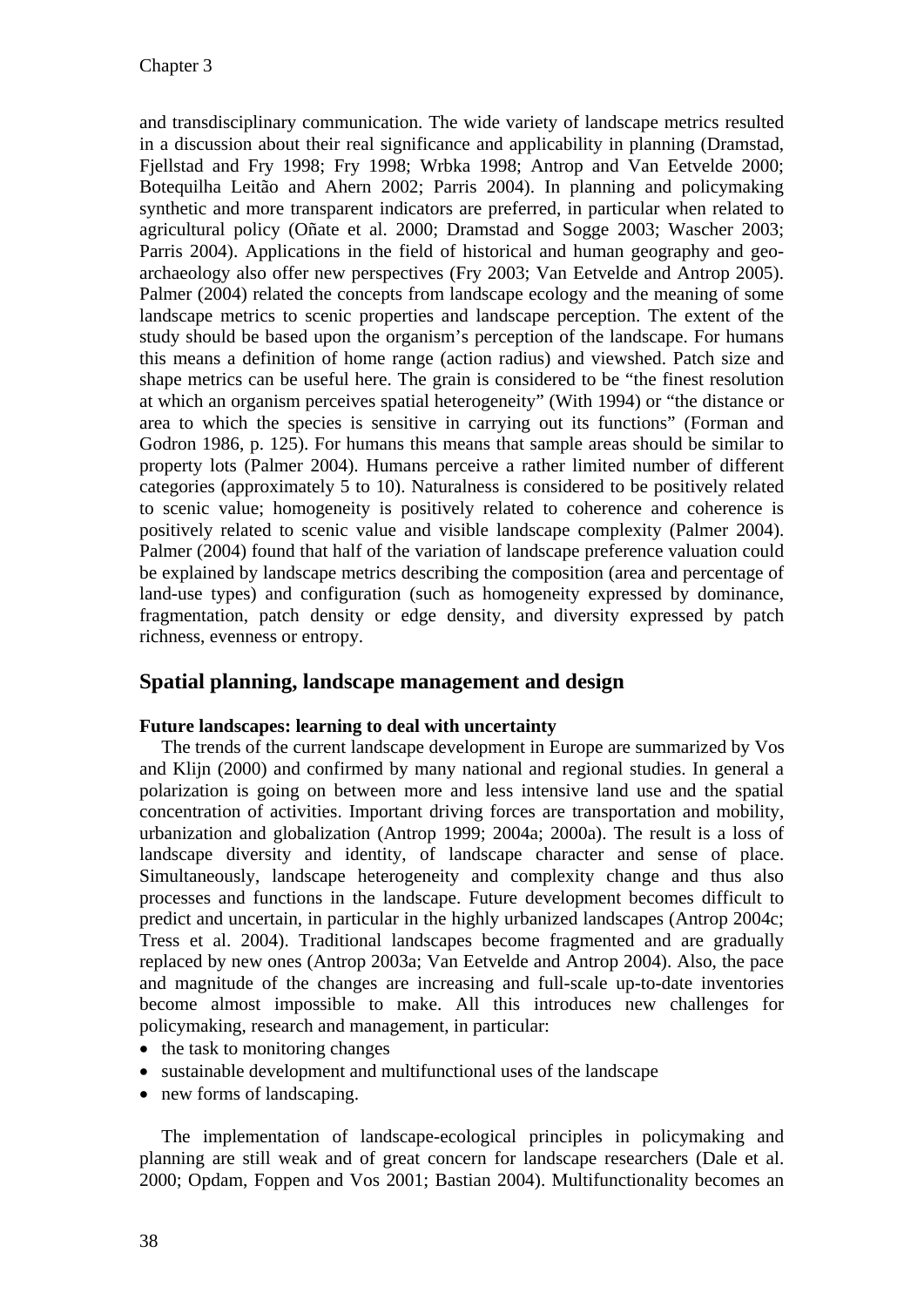important issue here, as well as the sustainability and the use of concepts such as natural and human capital and landscape services (Haines-Young 2000; Brandt and Vejre 2004b; Haines-Young and Potschin 2004). Also new techniques for communication and visualization of scenarios of future development become important (Tress and Tress 2003).

#### **Integrated monitoring and landscape character assessment**

Integrated monitoring at the landscape scale becomes urgent and vital in the rapid changing landscapes to obtain the significant data to base research and decisionmaking upon. Many (national) schemes have been proposed (Agger and Brandt 1984; Bunce 1984; Ihse 1996; Dramstad et al. 2001; Brandt et al. 2002; Slak and Lee 2003; De Blust and Van Olmen 2004; Howard, Petit and Bunce 2004). Important efforts are made in the field of modelling and predicting land-use and land-cover changes (Fresco et al. 1997; Lambin et al. 1997; Agarwal et al. 2002), very often in the context of climatic change and processes of globalization and without concern of cultural, aesthetical and spiritual values of the landscape. Decision-making at the landscape scale implies dealing with uncertainty (Antrop 2004c). Also, the rapid changes made the preservation of the natural and cultural heritage an important issue again, "before it is too late" (Fairclough and Rippon 2002) and renewed the discussion of landscape values (Palang and Fry 2003; Antrop 2003b; 2004b; Haines-Young and Potschin 2004). Also landscape character assessment and typology have become important in particular in Europe (Wascher 2000; Vervloet and Spek 2003; Mücher et al. 2003; Pinto-Correia, Cancela d'Abreu and Oliveira 2003; 2004).

### **Sustainable landscapes, heritage and multifunctionality**

The concept of sustainability in relation to landscapes can be approached in two different ways. First, it refers to the preservation of traditional techniques in rural or pastoral landscapes and of the land qualities and natural resources needed to sustain this over time. Second, it refers to a guiding principle for future landscaping.

The first approach implies also the preservation of inherent landscape qualities and values related to biodiversity, habitats and water, and to the cultural heritage. This can only be achieved when the traditional practices, local customs and functions that created these values can be understood and maintained (Austad 2000). The culture heritage consists of material objects in their landscape context and immaterial values such as the sense of place, local traditions and customs (Fairclough and Rippon 2002; Palang and Fry 2003; Claval 2004; Antrop 2005).

The second perspective to sustainable landscapes offers principles for future development, in particular to sustain the rural economy in any possible way. Haines-Young (2000) proposed the concept of natural capital as a new paradigm for landscape ecology, in particular when applying landscape-ecological principles in sustainable development and landscape management in the countryside. Botequilha Leitão and Ahern (2002) suggest the use of landscape metrics to evaluate sustainable landscape planning. Potschin and Haines-Young (2003) proposed the use of the German concept of 'Leitbilder' as a framework for concretizing the visions in sustainable landscape management, and Bastian (2004) sees it as an expression of an integrative approach to the landscape. The concept raises many still unsolved questions. Sustainability should be applied to a wide diversity of landscapes: natural and cultural ones, traditional and contemporary ones, spectacular and ordinary ones. What has to be sustained in each of those?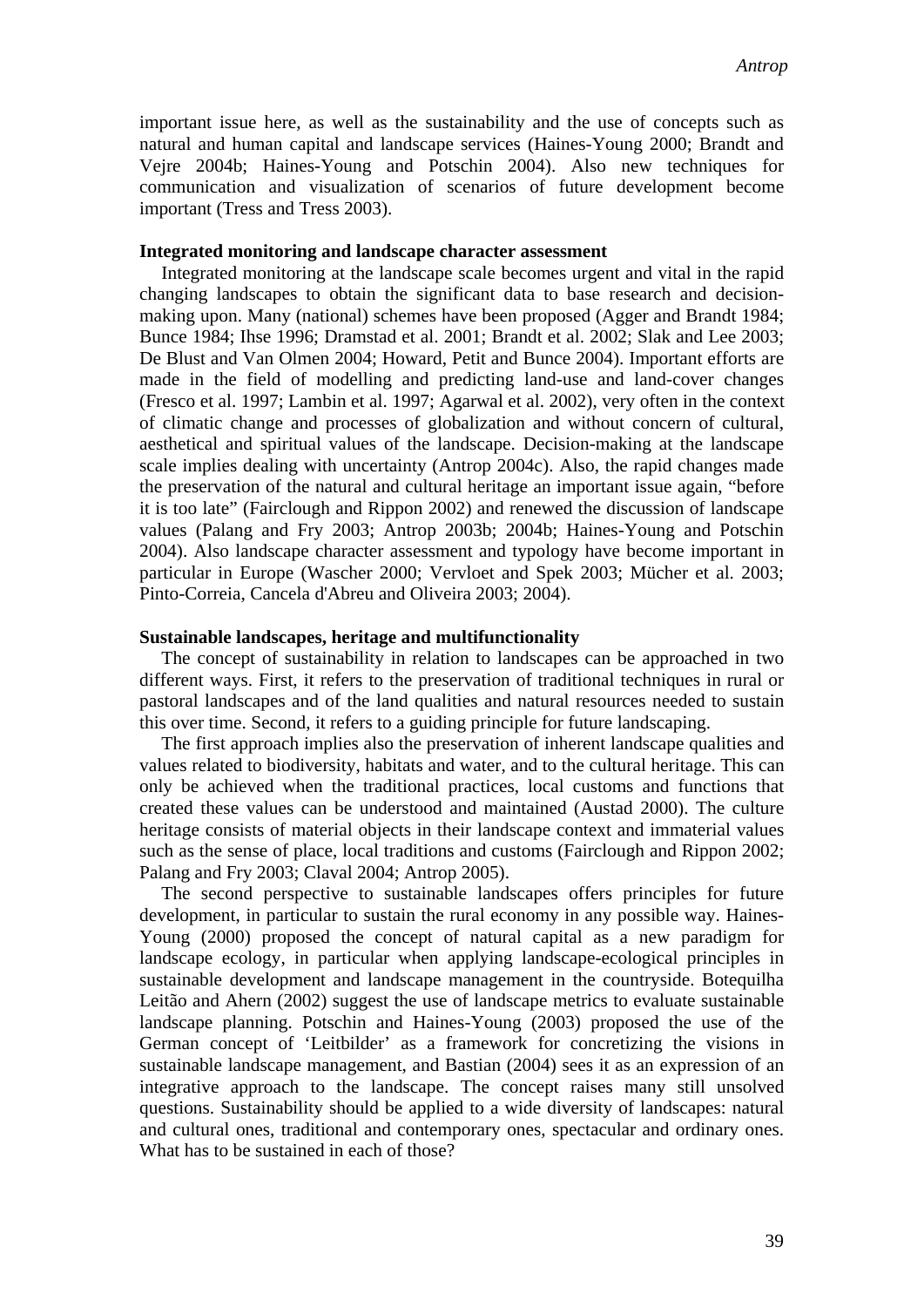In the perspective of the general polarization of the land-use intensity, it is clear that no single solution to sustainability exists. The differences between the rural countryside and the urban development demand completely different approaches (European Commission 2001). Another important question is the definition of the scale and time horizon of sustainability one is aiming at. Also, as a planning guide, sustainability will be dependent upon the dynamics in a larger economical context and dependent of new technologies that might develop. Time or planning horizons in economical way are *a priori* defined according to the realization of the project, and they define the willingness to invest and engage for a predefined period of time. However, no such scopes are clearly defined today for the 'soft', un-monetized landscape values. A striking example of the deficit here is the number of world heritage sites that are listed as threatened (UNESCO 2003).

The concept of multifunctional landscapes is related to sustainable development. It emerged only recently during the international conference on multifunctional landscapes held in Roskilde, Denmark, in October 2000 and resulted in a whole series of publications (Brandt and Vejre 2004a; Fry 2001; Mander and Antrop 2003; Naveh 2001). The reason for this sudden interest is the refocusing of landscape researchers, in particular in Europe, upon the new challenges in landscape management in the concentration areas of population and activities where landscapes become highly dynamic.

#### **Integrating landscape architecture and design**

As Figure 1 shows, landscape architecture evolved along a separate trajectory through history. Landscape architecture evolved from the garden architecture of palaces, in particular in Western Europe since the Renaissance (Olwig 2002; Lörzing and Simon 2001; Jellicoe and Jellicoe 1975). It was closely related to new urban planning as realized in the founding of new residential cities. Olwig (2002; 2004) showed how landscape design became an instrument of national governance and autocratic dominance. Many concepts and principles of the 'landscape gardening' were also applied in the modern urban and spatial planning, in particular during the post-war rebuilding and the creation of new towns. During the 1960s to 1980s less attention was given to the shaping of landscape as part of planning policy. Since the 1990s, landscape architects have become more involved in spatial planning, in particular for 'finishing' and 'integrating' new infrastructures and reshaping congested urban centres. Landscape architects are arguably primarily creative designers of new landscapes rather than researchers studying existing landscapes. Landscape-ecological principles are only gradually integrated into landscape architecture and planning (Steinitz 2001; Nassauer 1992; 1995; 1997) and a lot needs to be done, in particular in the basic training of the designers.

### **The new synthesis demands a transdisciplinary cooperation**

The holistic character of landscape means that multiple approaches to the landscape are possible. Each perspective uses its own concepts and methods and these are not always similar or comparable. Three perspectives can be recognized. The natural sciences, where landscape ecology has a leading role, analyse the changing spatial structure and its functioning using mapping. Furthermore they tries to describe the holistic meta-reality of landscape as a complex system using quantitative indicators. The human sciences offer several approaches. The historical geography and historical ecology are most closely related to the approach of natural sciences as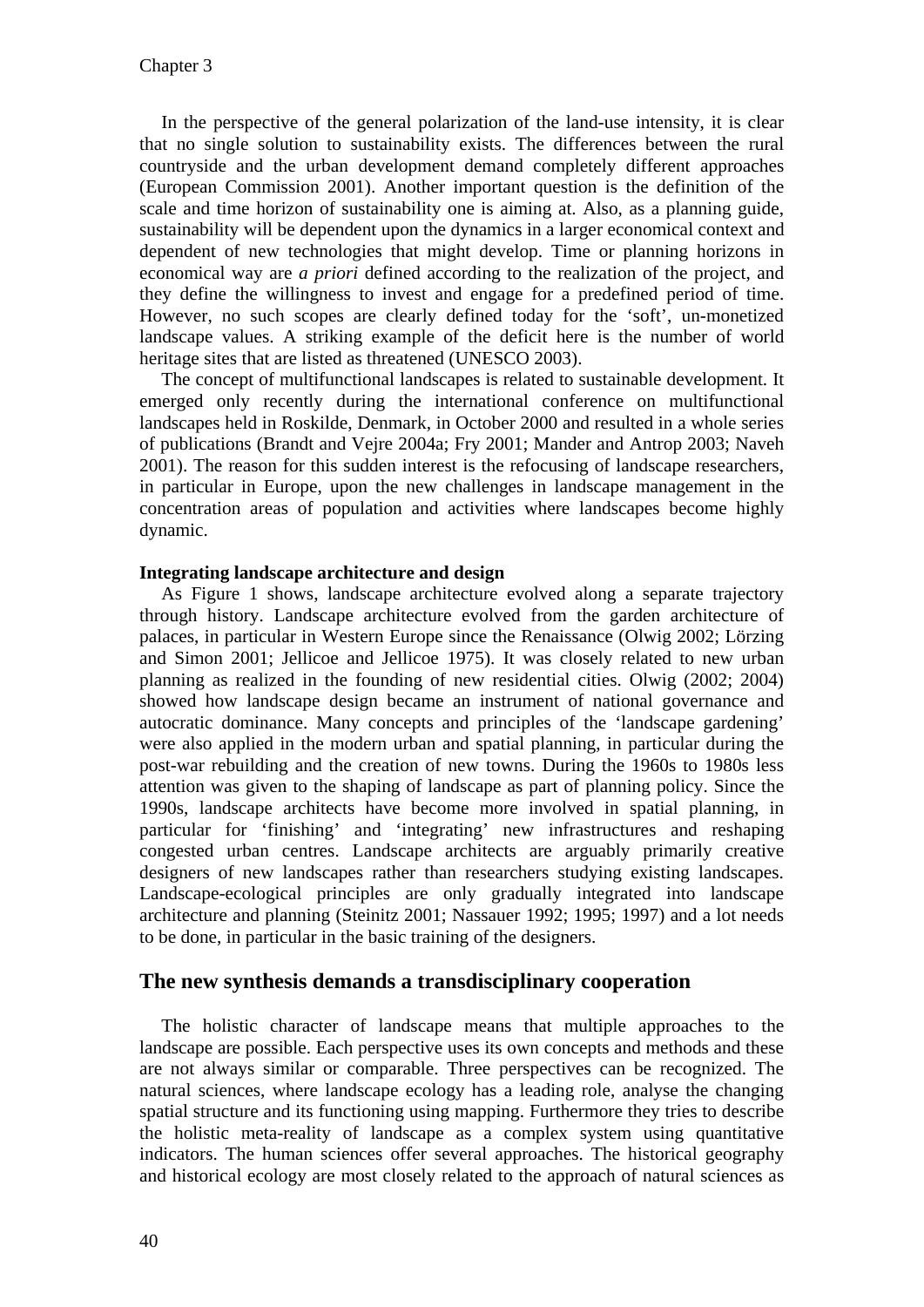they focus upon long-term changes and often use mapping as a tool to understand spatial patterns. The psychological, humanistic and semiotic approaches to the landscape focus upon the perception and experience of landscape and its existential meaning. The results are rarely mapped. Finally, some applied sciences developed their own approach to the landscape, such as landscape architecture and spatial planning. Their approach is partially analytical but most of all creative design. As such they try to remodel and shape landscapes for the future in an attempt to steer the spontaneous and rather chaotic changes that go on.

Profound reorganization of the land to adapt to changing societal needs is resulting in rapid and vast changes of the environment. In areas of increasingly intensive land use and concentration of people and activities, new landscapes must be designed to fit the multifunctional use of space in a more sustainable manner. Today, the concept of 'landscape' is in a profound transition. Landscape does not refer anymore solely to the traditional rural countryside or the spectacular nature. Multiple visions and values exist for the same landscape. A new holistic synthesis necessitates more elaborated transdisciplinary cooperation.

### **References**

- Agarwal, C., Green, G.M., Grove, J.M., et al., 2002. *A review and assessment of landuse change models: dynamics of space, time, and human choice*. U.S. Department of Agriculture, Forest Service, Northeastern Research Station, Newtown Square. General Technical Report NE-297. [http://www.fs.fed.us/ ne/newtown\_square/publications/technical\_reports/pdfs/2002/gtrne297.pdf]
- Agger, P. and Brandt, J., 1984. Registration methods for studying the development of small scale biotope structures in rural Denmark. *In:* Brandt, J. and Agger, P. eds. *Methodology in landscape ecological research and planning: proceedings of the first international seminar of the International Association of Landscape Ecology (IALE), Roskilde, Denmark, October 15-19, 1984. Theme 2*. Roskilde Universitetsforlag Georuc, Roskilde, 61-72.
- Antrop, M., 1988. Invisible connectivity in rural landscapes. *In:* Schreiber, K. ed. *Connectivity in landscape ecology: proceedings of the 2nd International Seminar of the International Association for Landscape Ecology, Münster 1987*. Schoeningh, Paderborn, 57-62. Münstersche geographische Arbeiten H. 29.
- Antrop, M., 1997. The concept of traditional landscapes as a base for landscape evaluation and planning: the example of Flanders Region. *Landscape and Urban Planning,* 38 (1/2), 105-117.
- Antrop, M., 1999. Transport routes in the landscape: about connectors, dividers, initiators, attractors and views. *In:* Kristensen, L. and Petersen, E.H. eds. *Transport og Landskab*. Center for Landskabsforskning, 21-39. Landskabsøkologiske skrifter nr. 13.
- Antrop, M., 2000a. Changing patterns in the urbanized countryside of Western Europe. *Landscape Ecology,* 15 (3), 257-270.
- Antrop, M., 2000b. Geography and landscape science. *Belgian Journal of Geography. Belgeo special issue. 29th International Geographical Congress* (1/4), 9-35.
- Antrop, M., 2001. The language of landscape ecologists and planners: a comparative content analysis of concepts used in landscape ecology. *Landscape and Urban Planning,* 55 (3), 163-173.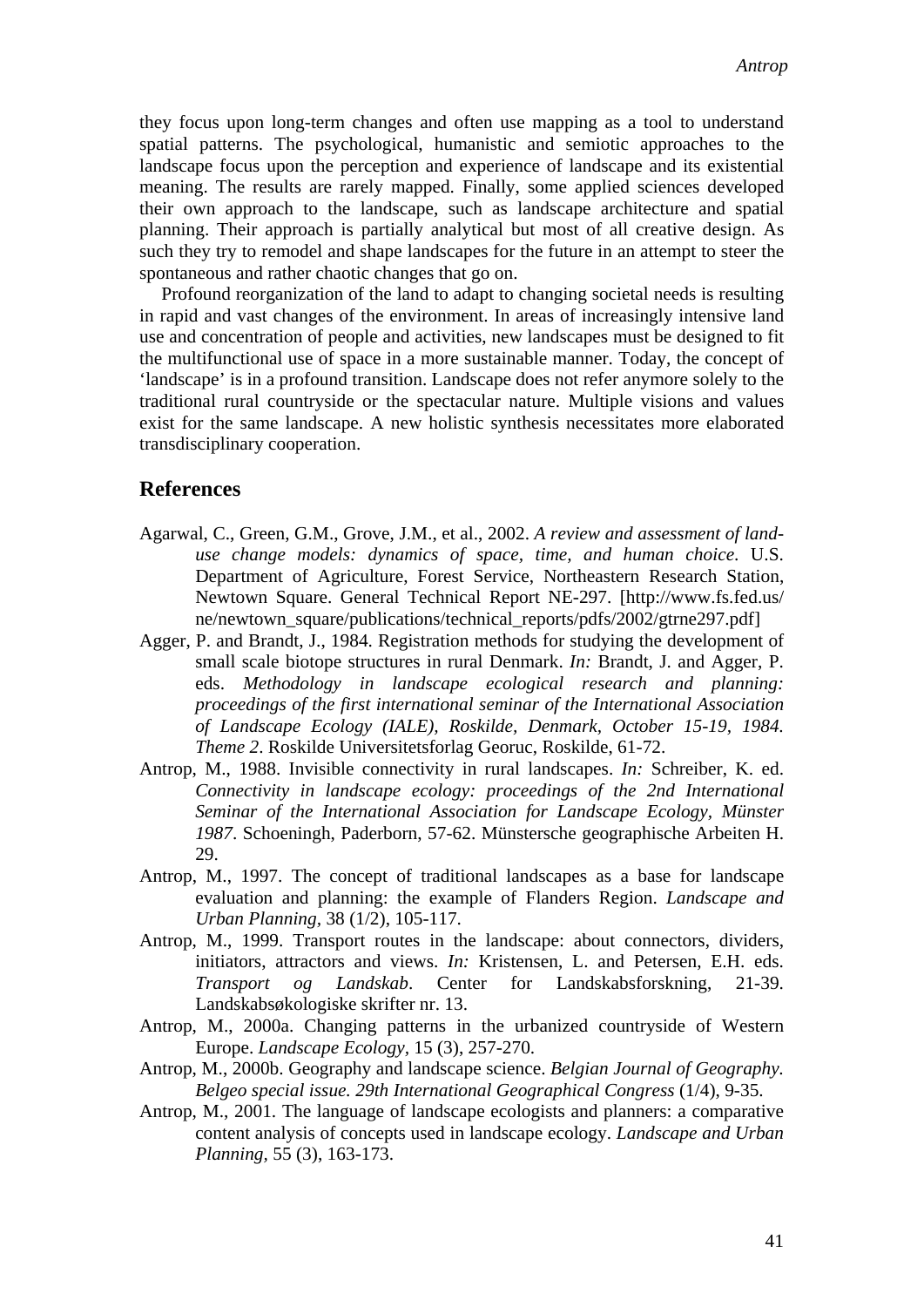- Antrop, M., 2003a. Continuity and change in landscapes. *In:* Mander, Ü. and Antrop, M. eds. *Multifunctional landscapes. Vol 3. Continuity and change*. WIT, Southampton, 1-14. Advances in ecological sciences vol. 16.
- Antrop, M., 2003b. The role of cultural values in modern landscapes: the Flemish example. *In:* Palang, H. and Fry, G. eds. *Landscape interfaces: cultural heritage in changing landscapes*. Kluwer Academic Publishers, Dordrecht, 91-108. Landscape series vol. 1.
- Antrop, M., 2004a. Landscape change and the urbanization process in Europe. *Landscape and Urban Planning,* 67 (1/4), 9-26.
- Antrop, M., 2004b. Multifunctionality and values in rural and suburban landscapes. *In:* Brandt, J. and Vejre, H. eds. *Multifunctional landscapes. Vol. 1. Theory, values and history*. WIT, Southampton, 165-180. Advances in ecological sciences vol. 14.
- Antrop, M., 2004c. Uncertainty in planning metropolitan landscapes. *In:* Tress, G. ed. *Planning metropolitan landscapes: concepts, demands, approaches*. Alterra Green World Research, Wageningen, 12-25. Delta series no. 4.
- Antrop, M., 2005. Why landscapes of the past are important for the future. *Landscape and Urban Planning,* 70 (1/2), 21-34.
- Antrop, M. and Van Eetvelde, V., 2000. Holistic aspects of suburban landscapes: visual image interpretation and landscape metrics. *Landscape and Urban Planning,* 50 (1/3), 43-58.
- Austad, I., 2000. The future of traditional agriculture landscapes: retaining desirable qualities. *In:* Klijn, J. and Vos, W. eds. *From landscape ecology to landscape science*. Kluwer Academic Publ., Dordrecht, 43-55.
- Bastian, O., 2001. Landscape ecology: towards a unified discipline? *Landscape Ecology,* 16 (8), 757-766.
- Bastian, O., 2004. Functions, Leitbilder, and Red Lists: expression of an integrative landscape concept. *In:* Brandt, J. and Vejre, H. eds. *Multifunctional landscapes. Vol. 1. Theory, values and history*. WIT, Southampton, 15-94. Advances in ecological sciences vol. 14.
- Berdoulay, V. and Phipps, M., 1985. *Paysage et système, de l'organisation écologique à l'organisation visuelle*. Editions de l'Université d'Ottawa, Ottawa.
- Botequilha Leitão, A. and Ahern, J., 2002. Applying landscape ecological concepts and metrics in sustainable landscape planning. *Landscape and Urban Planning,* 59 (2), 65-93.
- Brandt, J., 1998. Key concepts and interdisciplinarity in landscape ecology: a summing-up and outlook. *In:* Dover, J.W. and Bunce, R.G.H. eds. *Key concepts in landscape ecology: proceedings of the 1998 European Congress of the International Association for Landscape Ecology, held at the Myerscough College 3rd-5th September 1998*. IALE International Secretariat, Guelph, 421-434.
- Brandt, J., 1999. Geography as "landscape ecology". *Danish Journal of Geography* (Special Issue 1), 21-32.
- Brandt, J. and Vejre, H., 2004a. Multifunctional landscapes, motives, concepts and perceptions. *In:* Brandt, J. and Vejre, H. eds. *Multifunctional landscapes. Vol.1. Theory, values and history*. WIT Book Press, Southampton.
- Brandt, J. and Vejre, H., 2004b. *Multifunctional landscapes. Vol. 1. Theory, values and history*. WIT, Southampton. Advances in ecological sciences vol. 14.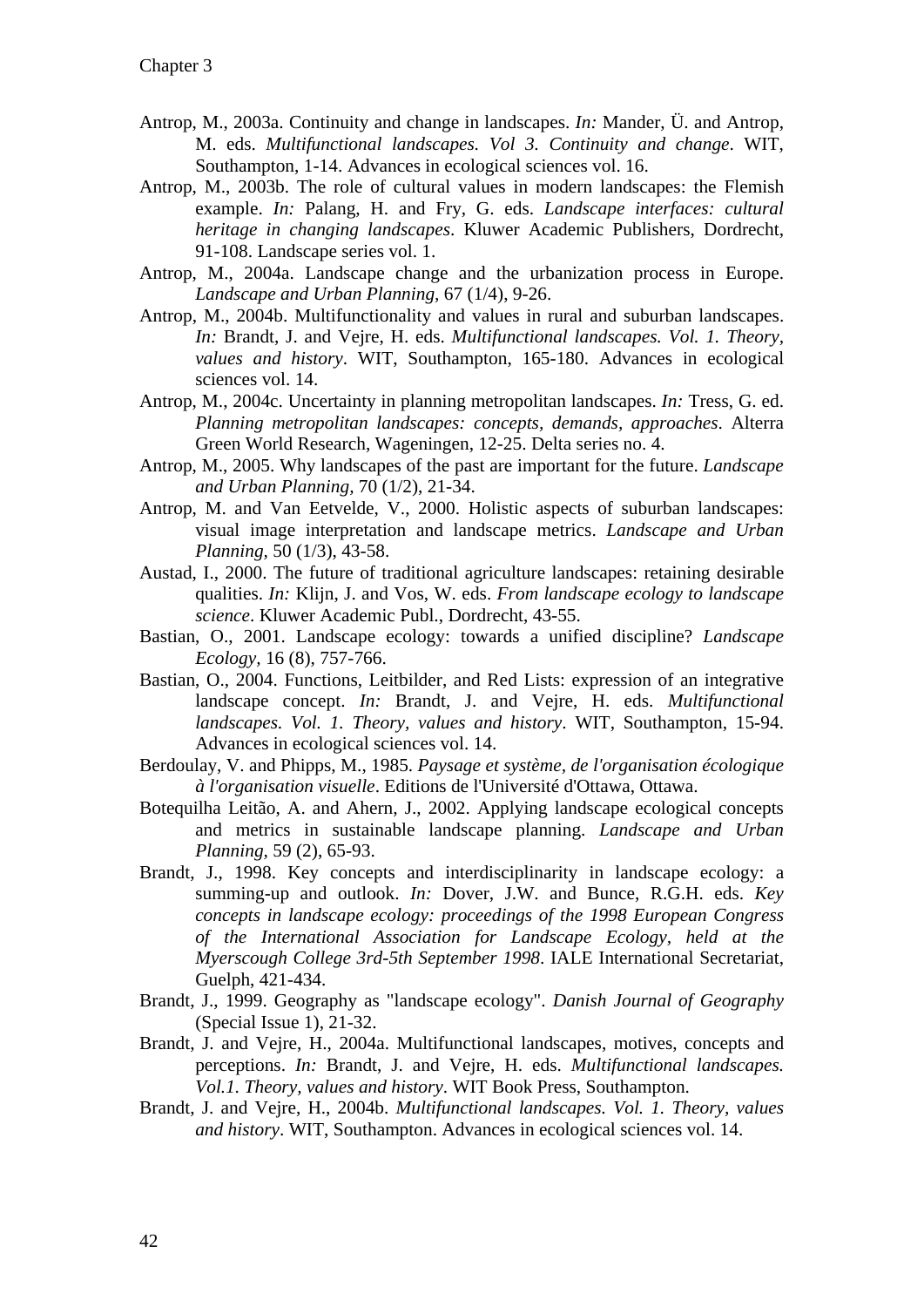- Brandt, J.J.E., Bunce, R.G.H., Howard, D.C., et al., 2002. General principles of monitoring land cover change based on two case studies in Britain and Denmark. *Landscape and Urban Planning,* 62 (1), 37-51.
- Bunce, R.G.H., 1984. The use of simple data in the production of strategic sampling systems. *In:* Brandt, J. and Agger, P. eds. *Methodology in landscape ecological research and planning: proceedings of the first international seminar of the International Association of Landscape Ecology (IALE), Roskilde, Denmark, October 15-19, 1984. Theme 4*. Roskilde Universitetsforlag Georuc, Roskilde, 45-56.
- Burel, F. and Baudry, J., 2003. *Landscape ecology: concepts, methods and applications*. Science Publishers, Enfield.
- Claval, P., 2005. Reading the rural landscapes. *Landscape and Urban Planning,* 70  $(1/2)$ , 9-19.
- Claval, P.L., 2004. The languages of rural landscapes. *In:* Palang, H. ed. *European rural landscapes: persistence and change in a globalising environment*. Kluwer Academic, Dordrecht, 11-40.
- Cosgrove, D., 2003. Landscape: ecology and semiosis. *In:* Palang, H. and Fry, G. eds. *Landscape interfaces: cultural heritage in changing landscapes*. Kluwer Academic Publishers, Dordrecht, 15-20. Landscape series vol. 1.
- Cosgrove, D. and Daniels, S., 1988. *The iconography of landscape: essays on the symbolic representation, design and use of past environments*. Cambridge University Press, Cambridge. Cambridge studies in historical geography no. 9.
- Council of Europe, 2000. *European landscape convention*. Council of Europe. [http://www.coe.int/t/e/Cultural\_Co-operation/Environment/Landscape/]
- Dale, V.H., Brown, S., Haeuber, R.A., et al., 2000. Ecological principles and guidelines for managing the use of land. *Ecological Applications,* 10 (3), 639- 670.
- De Blust, G. and Van Olmen, M., 2004. Monitoring multifunctional landscapes: heading towards integrated monitoring? *In:* Brandt, J. and Vejre, H. eds. *Multifunctional landscapes. Vol. 1. Theory, values and history*. WIT, Southampton, 19-39. Advances in ecological sciences vol. 14.
- Dover, J.W. and Bunce, R.G.H., 1998. *Key concepts in landscape ecology: proceedings of the 1998 European Congress of the International Association for Landscape Ecology, held at the Myerscough College 3rd-5th September 1998*. IALE International Secretariat, Guelph.
- Dramstad, W. and Sogge, C., 2003. *Agricultural impacts on landscapes: developing indicators for policy analysis: proceedings from the NIJOS/OECD expert meeting on agricultural landscape indicators in Oslo, Norway, October 7-9, 2002*. Norsk Institutt for Jord- og Skogkartlegging, Ås. NIJOS rapport 7/03.
- Dramstad, W.E., Fjellstad, W.J. and Fry, G.L.A., 1998. Landscape indices: useful tools or misleading numbers? *In:* Dover, J.W. and Bunce, R.G.H. eds. *Key concepts in landscape ecology: proceedings of the 1998 European Congress of the International Association for Landscape Ecology, held at the Myerscough College 3rd-5th September 1998*. IALE International Secretariat, Guelph, 63-68.
- Dramstad, W.E., Fry, G., Fjellstad, W.J., et al., 2001. Integrating landscape-based values: Norwegian monitoring of agricultural landscapes. *Landscape and Urban Planning,* 57 (3/4), 257-268.
- Drdoš, J., 1983. *Landscape synthesis*. Veda, Slovak Academy of Sciences, Bratislava.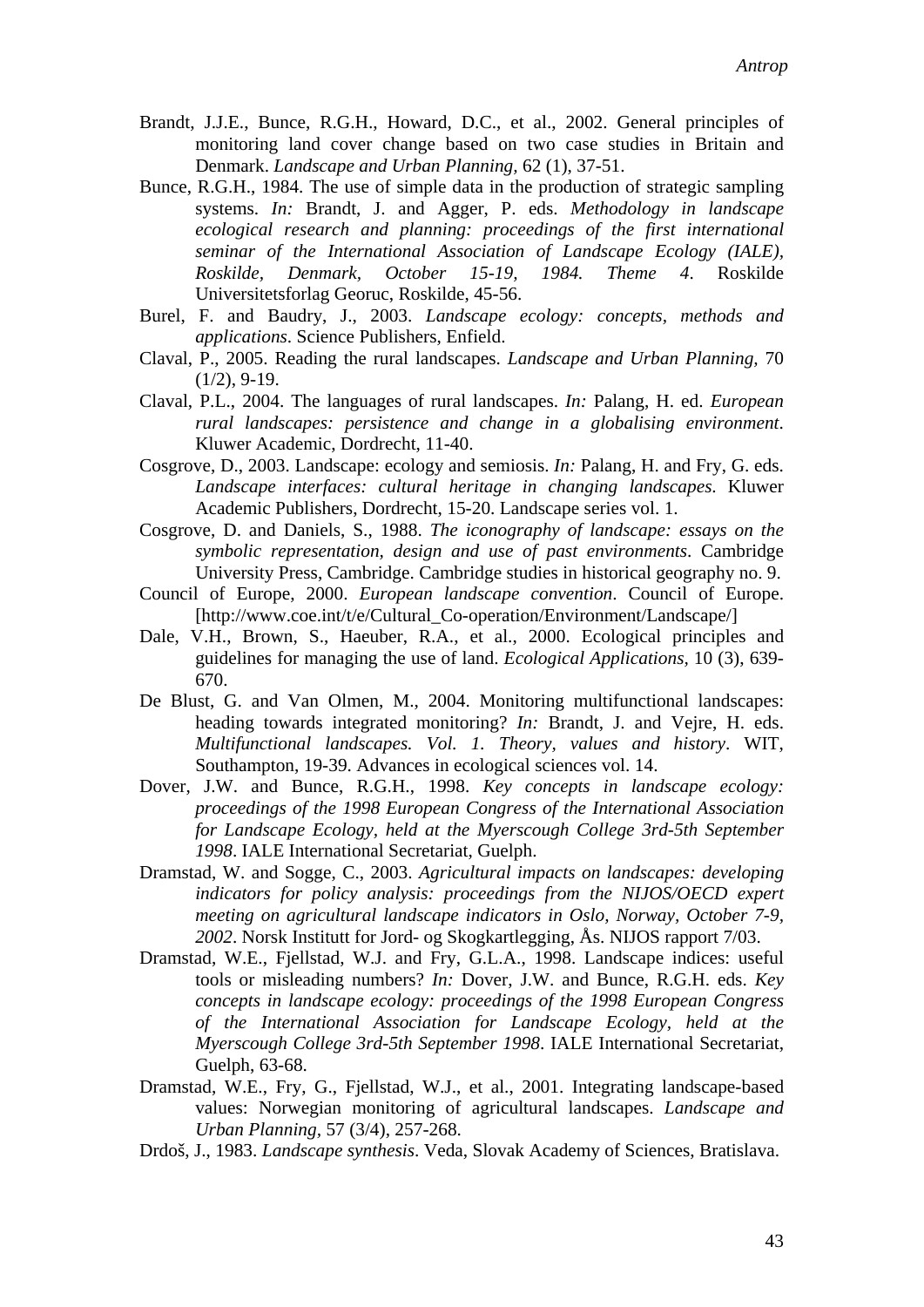- European Commission, 2001. *A sustainable Europe for a better world: a European Union strategy for sustainable development*. European Commission, Brussels. Communication COM(2001)264 final. [http://europa.eu.int/eur-lex/en/com/ cnc/2001/com2001\_0264en01.pdf]
- Fairclough, G. and Rippon, S. (eds.), 2002. *Europe's cultural landscape: archaeologists and the management of changes*. EAC, Brussels. EAC Occasional Paper no. 2.
- Farina, A., 1998. *Principles and methods in landscape ecology*. Chapman & Hall, London.
- Forman, R.T.T. and Godron, M., 1986. *Landscape ecology*. Wiley, New York.
- Fresco, L., Leemans, R., Turner, B.L., et al., 1997. *Land Use and Cover Change (LUCC): open science meeting proceedings, Amsterdam, The Netherlands, January 29th-31st, 1996*. Institut Cartografic de Catalunya, Barcelona. LUCC report series no. 1. [http://www.geo.ucl.ac.be/LUCC/publications/reportseries/ series1/contents.html]
- Fry, G., 2003. From objects to landscapes in natural and cultural heritage management: a role for landscape interfaces. *In:* Palang, H. and Fry, G. eds. *Landscape interfaces: cultural heritage in changing landscapes*. Kluwer Academic Publishers, Dordrecht, 15-20. Landscape series vol. 1.
- Fry, G.L.A., 1998. Changes in landscape structure and its impact on biodiversity and landscape values: a Norwegian perspective. *In:* Dover, J.W. and Bunce, R.G.H. eds. *Key concepts in landscape ecology: proceedings of the 1998 European Congress of the International Association for Landscape Ecology, held at the Myerscough College 3rd-5th September 1998*. IALE International Secretariat, Guelph, 81-92.
- Fry, G.L.A., 2001. Multifunctional landscapes: towards transdisciplinary research. *Landscape and Urban Planning,* 57 (3/4), 159-168.
- Fry, G.L.A., Skar, B., Jerpasen, G., et al., 2004. Locating archaeological sites in the landscape: a hierarchical approach based on landscape indicators. *Landscape and Urban Planning,* 67 (1/4), 97-107.
- Golley, F.B. and Bellot, J., 1991. Interactions of landscape ecology, planning and design. *Landscape and Urban Planning,* 21, 3-11. [http://leml.asu.edu/ Fatty\_PDFs/Golley\_1991.pdf]
- Granö, J.G., 1929. *Reine Geographie: eine methodologische Studie beleuchtet mit Beispielen aus Finnland und Estland*, Helsinki. Acta Geographica no. 2.
- Granö, O., 2003. *Origin of landscape science: J.G. Granö and a new pure geography for a new state*. The Turku University Foundation, Turku.
- Haines-Young, R., 2000. Sustainable development and sustainable landscapes: defining a new paradigm for landscape ecology. *Fennia,* 178 (1), 7-14.
- Haines-Young, R. and Potschin, M., 2004. Valuing and assessing of multifunctional landscapes: an approach based upon the natural capital concept. *In:* Brandt, J. and Vejre, H. eds. *Multifunctional landscapes. Vol. 1. Theory, values and history*. WIT, Southampton, 181-192. Advances in ecological sciences vol. 14.
- Hartshorne, R., 1939. The nature of geography. *Annals of the Association of American Geographers,* 29, 173-658.
- Howard, D.C., Petit, S. and Bunce, R.G.H., 2004. Monitoring multi-functional landscapes at a national scale: guidelines drawn up from the Countryside Survey of Great Britain. *In:* Brandt, J. and Vejre, H. eds. *Multifunctional landscapes. Vol. 1. Theory, values and history*. WIT, Southampton, 3-18. Advances in ecological sciences vol. 14.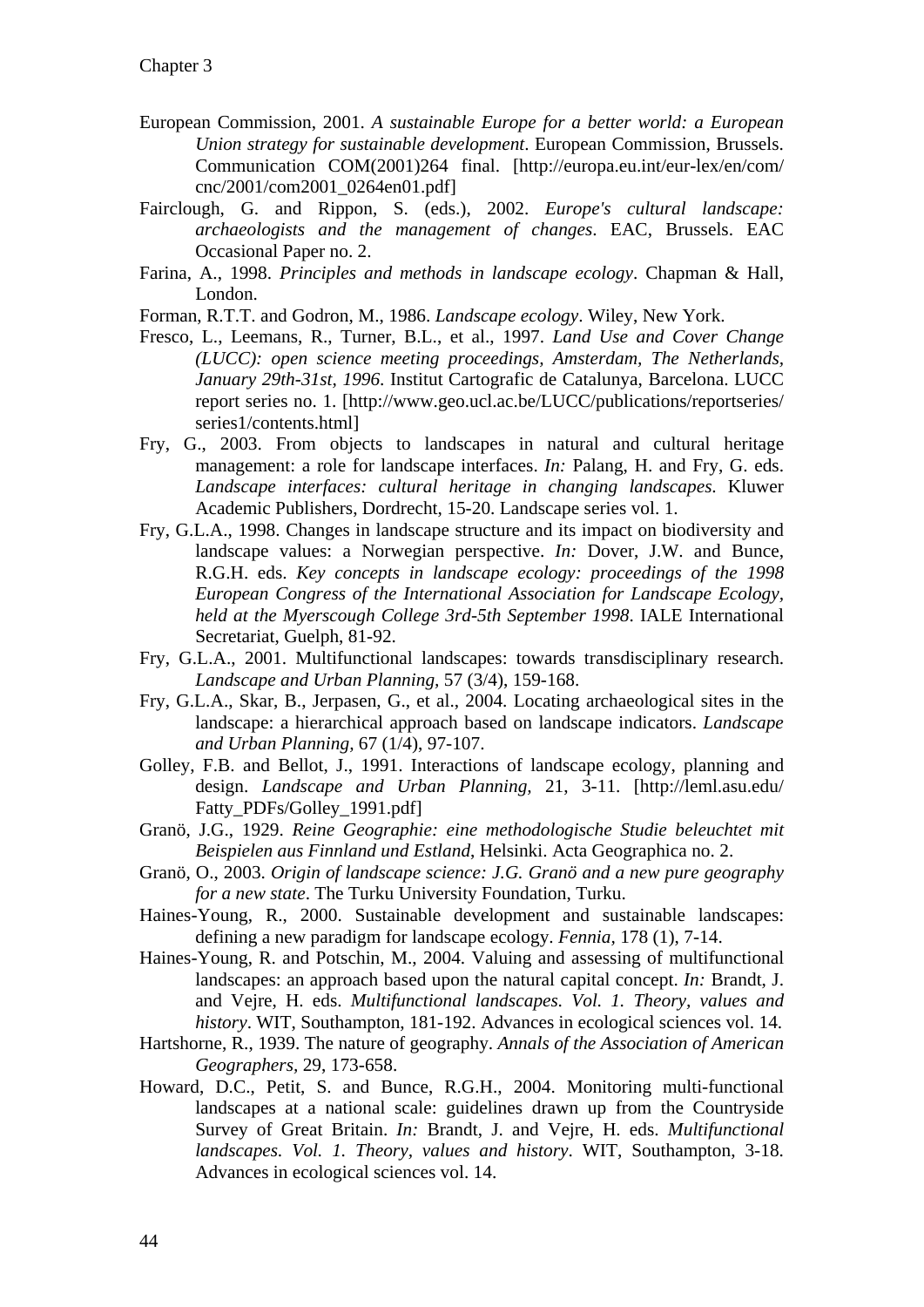- Howard, J.A. and Mitchell, C.W., 1980. Phyto-geomorphic classification of the landscape. *Geoforum,* 11 (2), 85-106.
- Ihse, M., 1996. Monitoring cultural landscapes in Sweden: methods and data of landscape change. *In:* Jongman, R.H.G. ed. *Ecological and landscape consequences of land use change in Europe: proceedings of the ECNC seminar on land use change and its ecological consequences, 16- 18 February 1995, Tilburg, The Netherlands*. European Centre for Nature Conservation, 409. ECNC publication series on man and nature vol. 2.
- Jellicoe, G. and Jellicoe, S., 1975. *The landscape of man: shaping the environment from prehistory to the present day*. Thames and Hudson, London.
- Jones, M., 2003. Human geographical landscapes: J.G. Granö's approach to landscapes as scientist and artist. *In:* Granö, O. ed. *Origin of landscape science: J.G. Granö and a new pure geography for a new state*. The Turku University Foundation, Turku, 71-98.
- Kolen, J. and Lemaire, T. (eds.), 1999. *Landschap in meervoud: perspectieven op het Nederlandse landschap in de 20ste/21ste eeuw*. Jan van Arkel, Utrecht.
- Lambin, E., Fischer, G., Jäger, J., et al., 1997. *Electronic conference on land use and land cover change in Europe*. Institut Cartogràfic de Catalunya, Barcelona. LUCC Report Series no.2.
- Lemaire, T., 1970. *Filosofie van het landschap*. Ambo, Bilthoven.
- Lemaire, T., 2002. *Met open zinnen: natuur, landschap, aarde*. Ambo, Amsterdam.
- Lörzing, H., 1982. *De angst voor het nieuwe landschap: beschouwingen over landschapsontwerp en landschapsbeheer*. Staatsuitgeverij, 's-Gravenhage. Architectuur en stedebouw no. 4.
- Lörzing, H. and Simon, R., 2001. *The nature of landscape: a personal quest*. 010 Publishers, Rotterdam.
- Lowenthal, D., 1961. Geography, experience, and imagination: towards a geographical epistemology. *Annals of the Association of American Geographers,* 51, 241-260.
- Lowenthal, D., 1975. Past time present place: landscape and memory. *The Geographical Review,* 65 (1), 1-36.
- Lowenthal, D., 1985. *The past is a foreign country*. Cambridge University Press, Cambridge.
- Lowenthal, D., 1997. European landscape transformations: the rural residue. *In:* Groth, P. and Bressi, T.W. eds. *Understanding ordinary landscapes*. Yale University Press, New Haven, CT, 180-188.
- Mander, Ü and Antrop, M., 2003. *Multifunctional landscapes. Vol. 3. Continuity and change*. WIT, Southampton. Advances in ecological sciences vol. 16.
- Mander, Ü. and Palang, H., 2004. Development of European landscapes. *Landscape and Urban Planning,* 67 (1/4), 1-8.
- McGarigal, K. and Marks, B.J., 1995. *FRAGSTATS: spatial pattern analysis program for quantifying landscape structure*. USDA Forest Service. USDA Forest Service General Technical Report PNW-351. [http://www.umass.edu/ landeco/pubs/Fragstats.pdf]
- Milne, B.T., 1991. Lessons from applying fractal models to landscape patterns. *In:* Turner, M.G. and Gardner, R.H. eds. *Quantitative methods in landscape ecology: the analysis and interpretation of landscape heterogeneity*. Springer, New York, 199-235. Ecological studies vol. 82.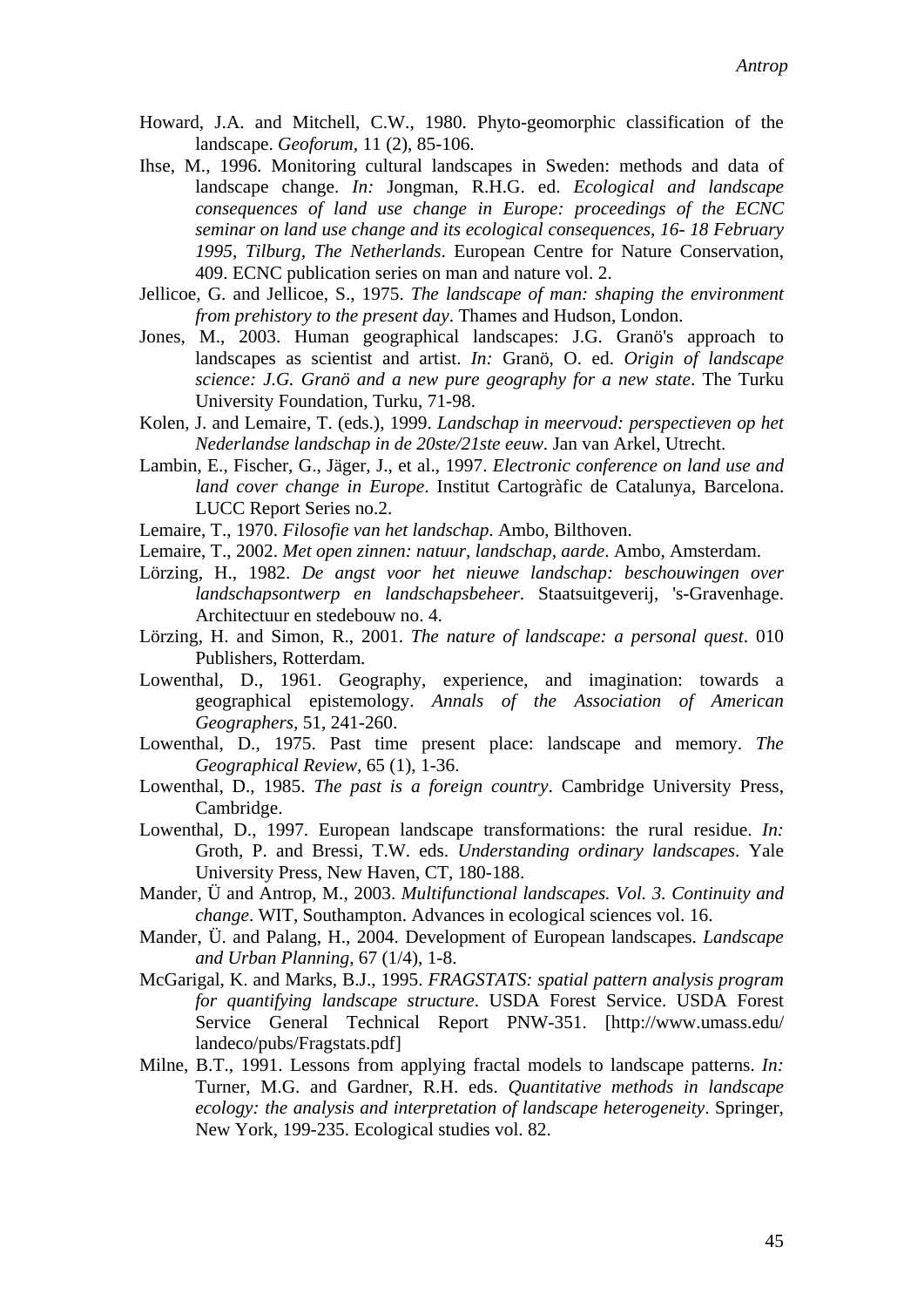- Moss, M.R., 1999. Fostering academic and institutional activities in landscape ecology. *In:* Wiens, J.A. and Moss, M.R. eds. *Issues in landscape ecology: International Association for Landscape Ecology, fifth world congress, Snowmass Village, Colorado, USA, 1999*. International Association for Landscape Ecology, Guelph, 138-144.
- Moss, M.R., 2000. Interdisciplinarity, landscape ecology and the "transformation of agricultural landscapes". *Landscape Ecology,* 15 (3), 303-311.
- Moss, M.R. and Milne, R.J., 1999. *Landscape synthesis: concepts and applications: landscape system analysis in environment management: Working Group of the International Association for Landscape Ecology*. University of Guelph, Guelph.
- Mücher, C.A., Bunce, R.G.H., Jongman, R.H.G., et al., 2003. *Identification and characterisation of environments and landscapes in Europe*. Wageningen UR, Alterra, Wageningen. Alterra-rapport no. 832. [http://www.alterra.wur.nl/ Internet////Modules/pub/PDFFiles/Alterrarapporten/AlterraRapport832.pdf]
- Muir, R., 1999. *Approaches to landscape*. MacMillan Press, London.
- Nassauer, J.I., 1992. The appearance of ecological systems as a matter of policy. *Landscape Ecology,* 6 (4), 239-250.
- Nassauer, J.I., 1995. Culture and changing landscape structure. *Landscape Ecology,* 10 (4), 229- 237.
- Nassauer, J.I. (ed.) 1997. *Placing nature: culture and landscape ecology*. Island Press, Washington DC.
- Naveh, Z., 1995. Interactions of landscapes and cultures. *Landscape and Urban Planning,* 32 (1), 43-54.
- Naveh, Z., 2000. What is holistic landscape ecology? a conceptual introduction. *Landscape and Urban Planning,* 50 (1/3), 7-26.
- Naveh, Z., 2001. Ten major premises for a holistic conception of multifunctional landscapes. *Landscape and Urban Planning,* 57 (3/4), 269-284.
- Naveh, Z. and Lieberman, A.S., 1994. *Landscape ecology: theory and application*. 2nd edn. Springer, New York.
- Neef, E., 1967. *Die theoretischen Grundlagen der Landschaftslehre*. Haack, Leipzig.
- Olwig, K.R., 2002. *Landscape, nature, and the body politic: from Britain's renaissance to America's new world*. University of Wisconsin Press, Madison.
- Olwig, K.R., 2004. "This Is Not A Landscape": circulating reference and land shaping. *In:* Palang, H. ed. *European rural landscapes: persistence and change in a globalising environment*. Kluwer Academic, Dordrecht, 41-66.
- Oñate, J.J., Andersen, E., Peco, B., et al., 2000. Agri-environmental schemes and the European agricultural landscapes: the role of indicators as valuing tools for evaluation. *Landscape Ecology,* 15 (3), 271-280.
- Opdam, P., Foppen, R. and Vos, C., 2001. Bridging the gap between ecology and spatial planning in landscape ecology. *Landscape Ecology,* 16 (8), 767-779.
- Palang, H., Alumäe, H. and Mander, Ü., 2000. Holistic aspects in landscape development: a scenario approach. *Landscape and Urban Planning,* 50 (1/3), 85-94.
- Palang, H. and Fry, G., 2003. Landscape interfaces. *In:* Palang, H. and Fry, G. eds. *Landscape interfaces: cultural heritage in changing landscapes*. Kluwer Academic Publishers, Dordrecht, 1-14. Landscape series vol. 1.
- Palang, H., Sooväli, H., Antrop, M., et al., 2004. *European rural landscapes: persistence and change in a globalising environment*. Kluwer Academic, Dordrecht.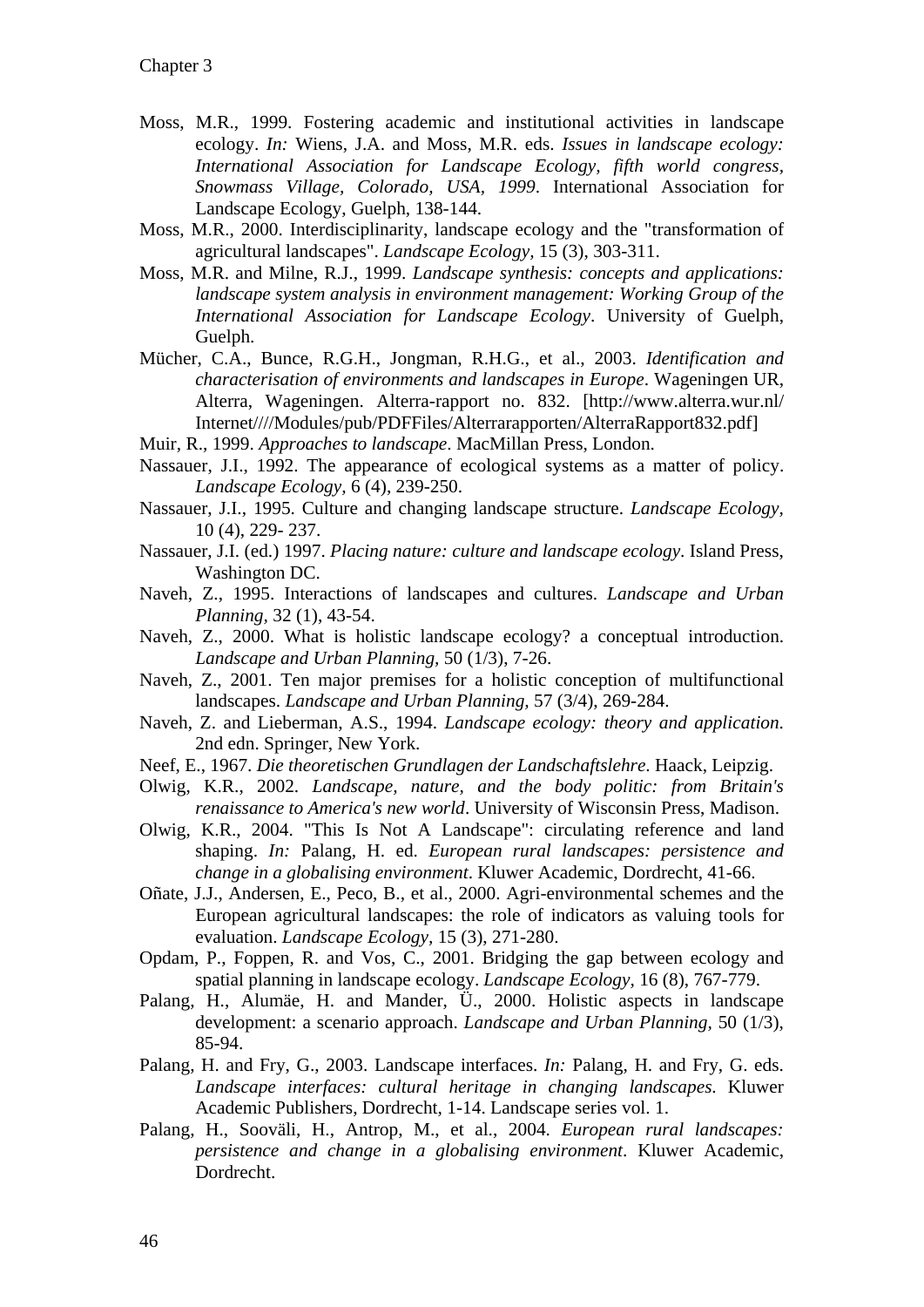- Palmer, J.F., 2004. Using spatial metrics to predict scenic perception in a changing landscape: Dennis, Massachusetts. *Landscape and Urban Planning,* 69 (2/3), 201-218.
- Parris, K., 2004. Measuring changes in agricultural landscapes as a tool for policy makers. *In:* Brandt, J. and Vejre, H. eds. *Multifunctional landscapes. Vol. 1. Theory, values and history*. WIT, Southampton, 193-218. Advances in ecological sciences vol. 14.
- Passarge, S., 1919-1921. *Die Grundlagen der Landschaftskunde: ein Lehrbuch und eine Anleitung zu landschaftskundlicher Forschung und Darstellung*. Friederichen & Co, Hamburg.
- Pedroli, B., 1983. Landscape concept and landscape and rangeland surveys in the Soviet Union. *ITC Journal,* 4, 307-321.
- Pedroli, B., 2000. *Landscape, our home: essays on the culture of the European landscape as a task = Lebensraum Landschaft: essays über die Kultur der europäischen Landschaft als Aufgabe*. Indigo, Zeist.
- Phipps, M., 1981. Information theory and landscape analysis. *In:* Tjallingii, S.P. and De Veer, A.A. eds. *Perspectives in landscape ecology: contributions to research, planning and management of our environment: proceedings of the international congress organized by the Netherlands Society for landscape Ecology, Veldhoven, the Netherlands, April 6-11, 1981*. Pudoc, Wageningen, 57-64.
- Phipps, M., 1984. Rural landscape dynamics: the illustration of some concepts. *In:* Brandt, J. and Agger, P. eds. *Methodology in landscape ecological research and planning: proceedings of the first international seminar of the International Association of Landscape Ecology (IALE), Roskilde, Denmark, October 15-19, 1984. Theme 1*. Roskilde Universitetsforlag Georuc, Roskilde, 47-54.
- Pinto-Correia, T., Cancela d'Abreu, A. and Oliveira, R., 2003. Landscape units in portugal and the development and application of landscape indicators. *In:* Dramstad, W. and Sogge, C. eds. *Agricultural impacts on landscapes: developing indicators for policy analysis: proceedings from the NIJOS/OECD expert meeting on agricultural landscape indicators in Oslo, Norway, October 7-9, 2002*. Norsk Institutt for Jord- og Skogkartlegging, Ås, 309-316. NIJOS Report 7/03.
- Pinto-Correia, T., Cancela d'Abreu, A. and Oliveira, R., 2004. Landscape evaluation: methodological considerations and application within the Portuguese national landscape assessment. *In:* Brandt, J. and Vejre, H. eds. *Multifunctional landscapes. Vol. 1. Theory, values and history*. WIT, Southampton, 235-252. Advances in ecological sciences vol. 14.
- Potschin, M.B. and Haines-Young, R.H., 2003. Improving the quality of environmental assessments using the concept of natural capital: a case study from southern Germany. *Landscape and Urban Planning,* 63 (2), 93-108.
- Rackham, O., 2000. Prospects for landscape history and historical ecology. *Landscapes,* 1 (2), 3-15.
- Renes, J., 1982. *Typologieen van bewonings- en perceelsvormen: een overzicht van bestaand werk in Nederland en buurlanden*. Pudoc, Wageningen. Reeks landschapsstudies.
- Richter, H. and Schönfelder, G., 1986. *Landscape synthesis: foundations, classification and management*. Martin-Luther-Universität Halle-Wittenberg, Halle (Saale). Wissenschaftliche Beiträge no. 35.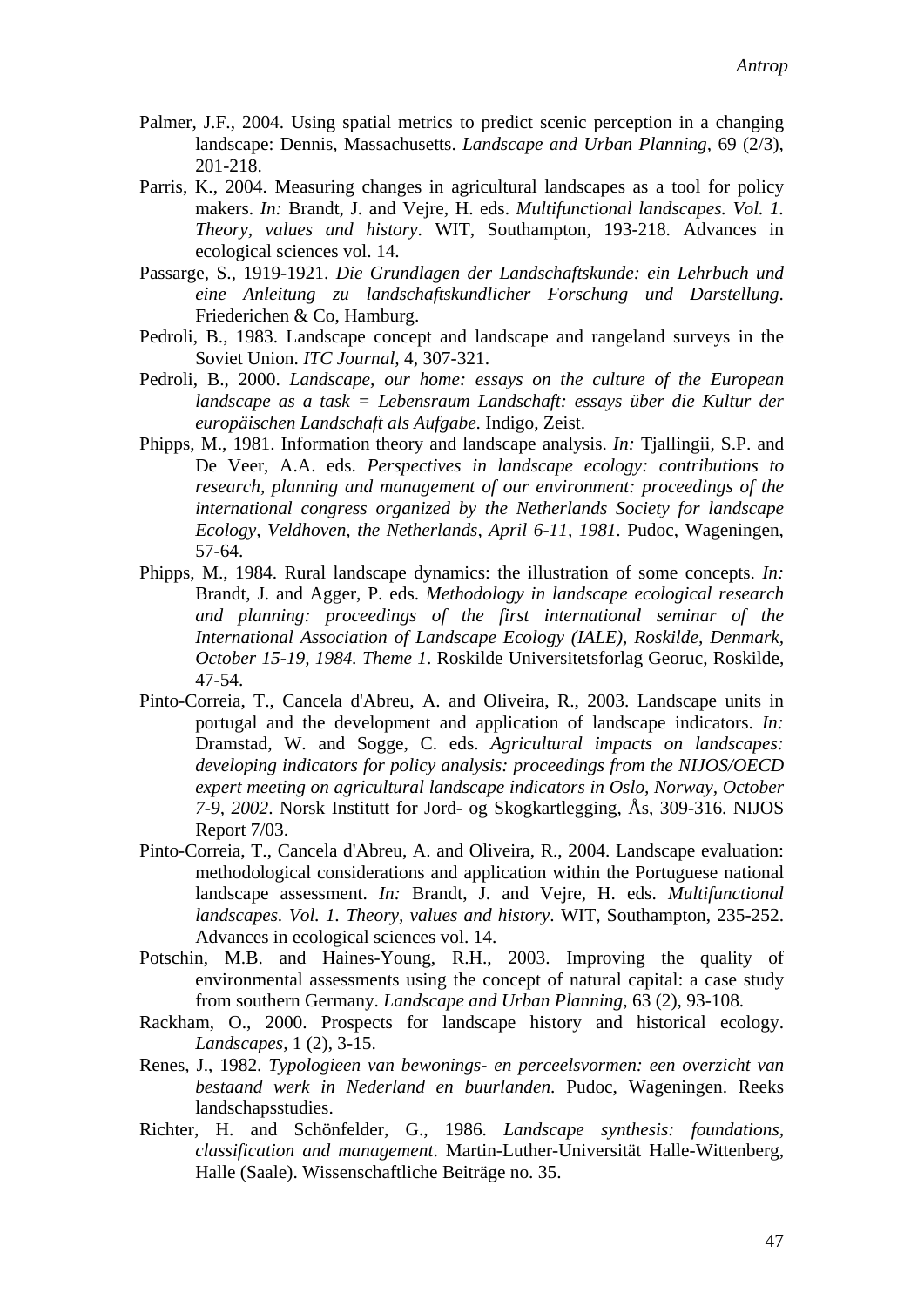- Ružicka, M. and Miklos, L., 1990. Basic premises and methods in landscape ecology planning and optimization. *In:* Zonneveld, I.S. and Forman, R.T.T. eds. *Changing landscape, an ecological perspective*. Springer-Verlag, 233-260.
- Slak, M. and Lee, A., 2003. Indicators of landscape dynamics: on-going land cover changes. *In:* Dramstad, W. and Sogge, C. eds. *Agricultural impacts on landscapes: developing indicators for policy analysis: proceedings from the NIJOS/OECD expert meeting on agricultural landscape indicators in Oslo, Norway, October 7-9, 2002*. Norsk Institutt for Jord- og Skogkartlegging, Ås, 116-129. NIJOS Report 7/03.
- Snacken, F. and Antrop, M., 1983. Structure and dynamics of landscape systems. *In:* Drdoš, J. ed. *Landscape synthesis*. Veda, Slovak Academy of Sciences, Bratislava, 10-30.
- Stanners, D. and Bourdeau, P. (eds.), 1995. *Europe's environment: the Dobris assessment*. European Environment Agency, Luxembourg. Environmental Assessment Report no. 1. [http://reports.eea.eu.int/92-826-5409-5/en/ tab content RLR]
- Steinitz, C., 2001. Landscape ecology and landscape planning: links and gaps and common dilemmas. *In:* Mander, Ü., Printsmann, A. and Palang, H. eds. *Development of European landscapes: conference proceedings IALE European conference 2001*, Vol. 1. University of Tartu, Tartu, 48-50. Publicationes Instituti Geographici Universitatis Tartuensis no. 92.
- Tjallingii, S.P. and De Veer, A.A., 1982. *Perspectives in landscape ecology: contributions to research, planning and management of our environment: proceedings of the international congress organized by the Netherlands Society for landscape Ecology, Veldhoven, the Netherlands, April 6-11, 1981*. Pudoc, Wageningen.
- Tress, B. and Tress, G., 2003. Scenario visualisation for participatory landscape planning: a study from Denmark. *Landscape and Urban Planning,* 64 (3), 161-178.
- Tress, B., Tress, G. and Fry, G., 2005. Integrative studies on rural landscapes: policy expectations and research practice. *Landscape and Urban Planning,* 70 (1/2), 177-191.
- Tress, B., Tress, G., Van der Valk, A., et al., 2003. *Interdisciplinary and transdisciplinary landscape studies: potential and limitations*. Delta Program, Wageningen. Delta series 2. [http://library.wur.nl/wasp/bestanden/ LUWPUBRD\_00320583\_A502\_001.pdf]
- Tress, G., Tress, B., Harms, B., et al., 2004. *Planning metropolitan landscapes: concepts, demands, approaches*. Delta Program, Wageningen. Delta Series no. 4. [http://www.intels.cc/delta/series4.pdf]
- Troll, C., 1939. *Luftbildplan und ökologische Bodenforschung*. F. Steiner Verlag, Wiesbaden. Zeitschrift der Gesellschaft für Erdkunde zu Berlin.
- Troll, C., 1950. Die geographische Landschaft und ihre Erforschung. *Studium Generale,* 3 (4/5), 163-181.
- Troll, C., 1959. Der Stand der geographischen Wissenschaft und ihre Bedeutung für die Aufgaben der Praxis. *Forschungen und Fortschritte,* 30 (9), 257-262.
- Troll, C., 1966. Landschaftsökologie als geographisch-synoptische Naturbetrachtung. *In:* Troll, C. ed. *Ökologische Landschaftsforschung und vergleichende Hochgebirgsforschung*. F.Steiner Verlag, Wiesbaden, 366. Erdkundliches Wissen Heft 11.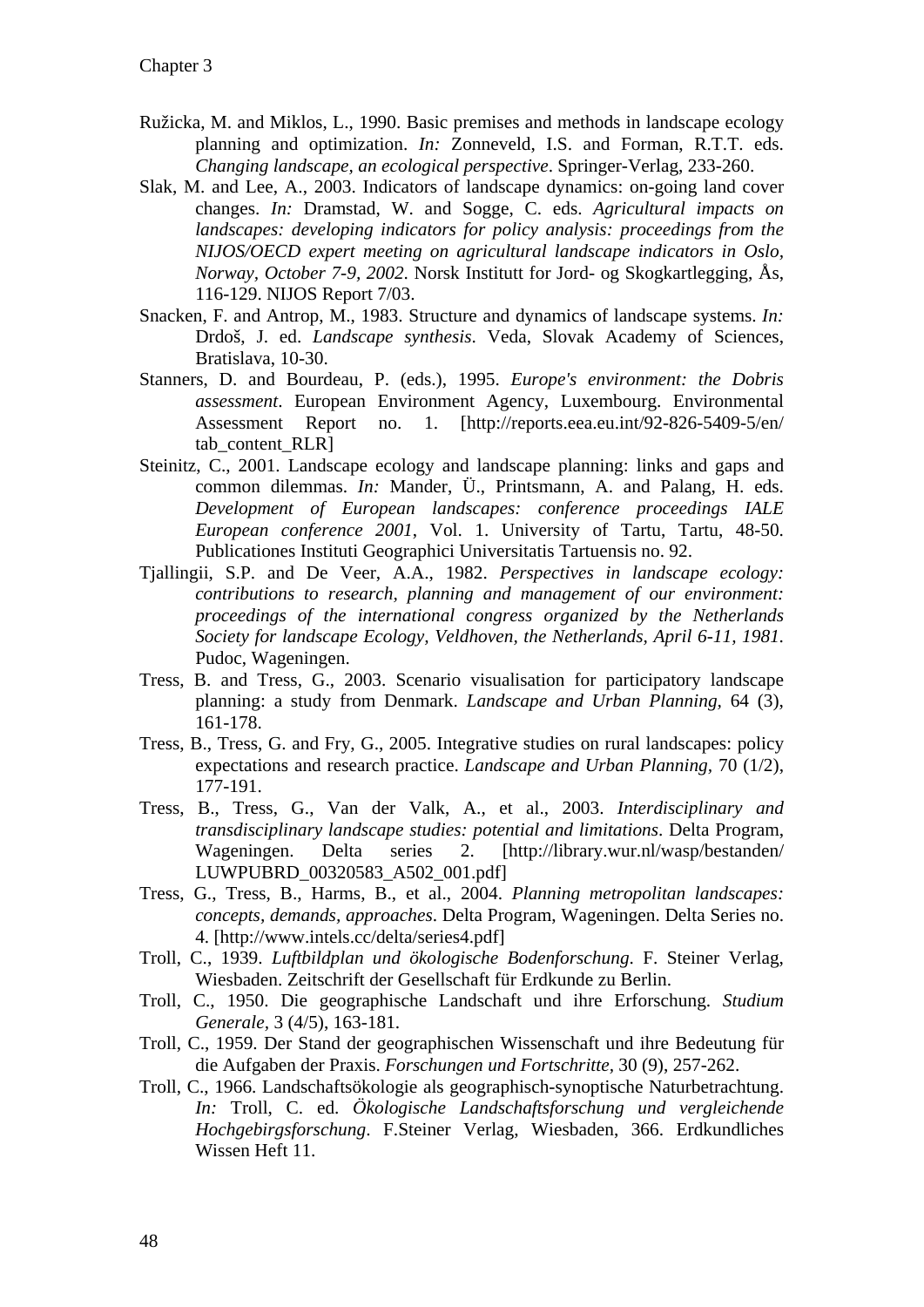- Troll, C., 1968. Landschaftsökologie. *In:* Tüxen, R. ed. *Pflanzensoziologie und Landschaftsökologie: Berichte über das 7ten Internationale Symposium der Internationalen Verein für Vegetationskunde 1963*. Junk, Den Haag.
- Tuan, Y.F., 1974. *Topophilia: a study of environmental perception, attitudes, and values*. Prentice Hall, Englewood Cliffs.
- Turner, M.G. and Gardner, R.H., 1991. *Quantitative methods in landscape ecology: the analysis and interpretation of landscape heterogeneity*. Springer, New York. Ecological studies vol. 82.
- Turner, M.G., O'Neill, R.V., Gardner, R.H., et al., 1989. Effects of changing spatial scale on the analysis of landscape pattern. *Landscape Ecology,* 3 (3/4), 153- 162.
- Turner, S.J., O'Neill, R.V., Conley, W., et al., 1991. Pattern and scale: statistics for landscape ecology. *In:* Turner, M.G. and Gardner, R.H. eds. *Quantitative methods in landscape ecology: the analysis and interpretation of landscape heterogeneity*. Springer, New York, 17-49. Ecological studies vol. 82.
- UNESCO, 2003. *World heritage in danger list*. UNESCO, World Heritage Centre. Update website 5 July 2003.
- Van Eetvelde, V. and Antrop, M., 2004. Analyzing structural and functional changes of traditional landscapes: two examples from Southern France. *Landscape and Urban Planning,* 67 (1/4), 79-95.
- Van Eetvelde, V. and Antrop, M., 2005. The significance of landscape relic zones in relation to soil conditions, settlement pattern and territories in Flanders. *Landscape and Urban Planning,* 70 (1/2), 127-141.
- Van Mansvelt, J.D. and Pedroli, B., 2003. Landscape: a matter of identity and integrity: towards sound knowledge, awareness and involvement. *In:* Palang, H. and Fry, G. eds. *Landscape interfaces: cultural heritage in changing landscapes*. Kluwer Academic Publishers, Dordrecht, 375-394. Landscape series vol. 1.
- Van Wirdum, G., 1982. Design for a land ecological survey of nature protection. *In:* Tjallingii, S.P. and Veer, A.A.d. eds. *Perspectives in landscape ecology: contributions to research, planning and management of our environment: proceedings of the international congress organized by the Netherlands Society for landscape Ecology, Veldhoven, the Netherlands, April 6-11, 1981*. Pudoc, Wageningen, 245-251.
- Vervloet, J. and Spek, T., 2003. Towards a Pan-European landscape map: a mid-term review. *In:* Unwin, T. and Spek, T. eds. *European landscapes: from mountain to sea: proceedings of the 19th session of the Permanent European Conference for the Study of the Rural Landscape (PECSRL) at London and Aberystwyth (UK) 10-17 September 2000*. Huma, Tallinn, 8-19.
- Vervloet, J.A.J., 1984. Noord-Brabant en Noord-Limburg. *In:* Vervloet, J.A.J. ed. *Inleiding tot de historische geografie van de Nederlandse cultuurlandschappen*. Pudoc, Wageningen, 53-55. Reeks Landschapsstudies no. 4.
- Vidal de la Blache, P. and Martonne, E. de, 1922. *Principes de géographie humaine publiés d'après les manuscrits de l'auteur par Emmanuel de Martonne*. Colin, Paris.
- Vink, A.P.A., 1980. *Landschapsecologie en landgebruik*. Bohn Scheltema & Holkema, Utrecht.